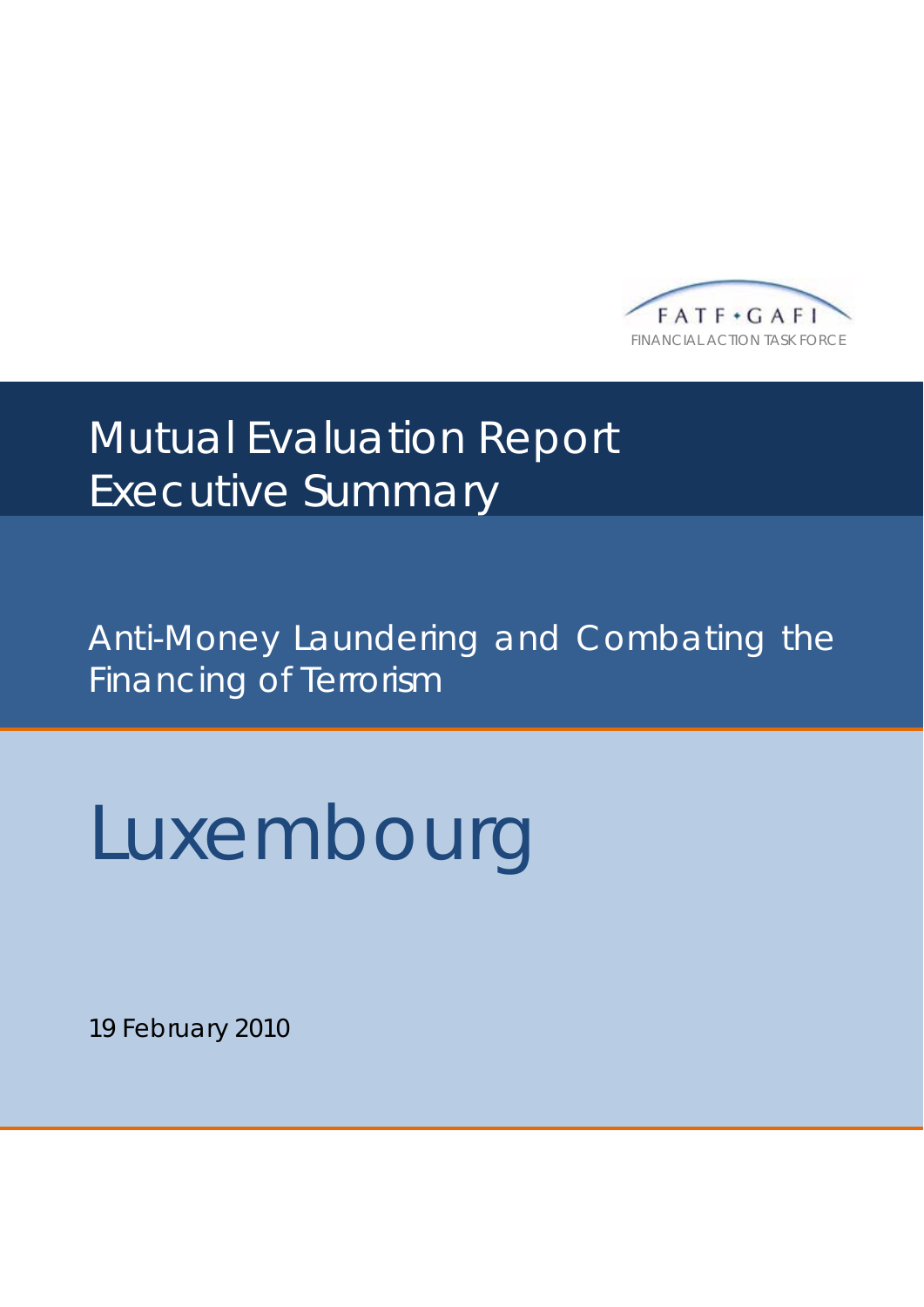Luxembourg is a member of the Financial Action Task Force. This evaluation was conducted by the FATF and was adopted as a third mutual evaluation by its Plenary on 19 February 2010.

#### © 2010 FATF/OECD. All rights reserved.

No reproduction or translation of this publication may be made without prior written permission. Requests for permission to further disseminate, reproduce or translate all or part of this publication should be made to the FATF Secretariat, 2 rue André Pascal 75775 Paris Cedex 16, France (fax +33 1 44 30 61 37 or e-mail: contact@fatf-gafi.org)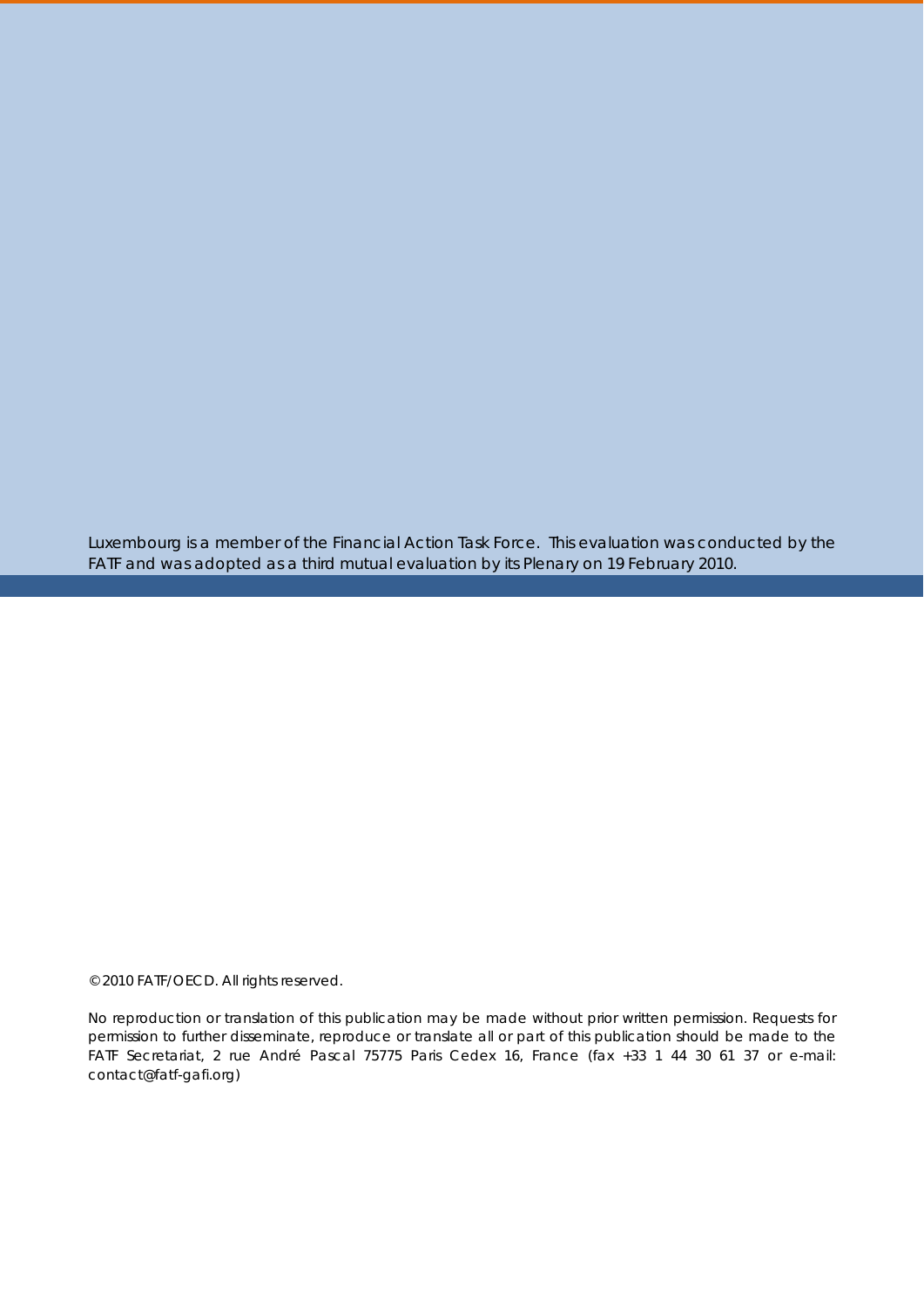# **EXECUTIVE SUMMARY**

## <span id="page-2-0"></span>**Background information**

1. This report summarises the anti-money laundering and counter-terrorist financing measures (AML/CFT) that were in place in Luxembourg at the time of the on-site visit (4-15 May 2009) and immediately thereafter. It describes and analyses these measures and offers recommendations on how to strengthen certain aspects of the system. It also assesses Luxembourg's level of compliance with the 40+9 Recommendations of the Financial Action Task Force (FATF). See as well the table of ratings of compliance with the FATF Recommendations, below.

# **Key Findings**

- Luxembourg is one of the most important financial centres in Europe and worldwide; it ranks second in the world for investment fund activities and is the most important centre for wealth management in the euro zone. Financial services occupy a very important place in the economy, accounting for around 25% of gross domestic product.
- The crime of money laundering is defined technically in a manner largely consistent with international standards. However, legal persons are not subject to criminal sanctions.<sup>[1](#page-2-0)</sup> Moreover, practical implementation of the offence is very ineffective, so that sanctions (the level of which is generally low) have been imposed in only eight cases since 2003. The criminalisation of terrorist financing does not cover all the elements called for by international standards and does not include the financing of individual terrorists or terrorist groups other than as related to the commission of terrorist acts. Finally, the notion of a terrorist group applies only to associations of more than two persons.
- The confiscation mechanism in place is relatively satisfactory, despite some limitations that reduce its scope, particularly regarding confiscation of property held by a third party. Provisional measures that may be implemented in this context are inadequate and confiscation cases are rare in terms of ML and relate to secondary instrumentalities (*i.e.* not cash or high value assets). Terrorist assets may be frozen by the Financial Intelligence Unit (FIU), but this measure is limited to three months and is conditional upon the filing of a suspicious transaction report (STR), which does not ensure timely freezing and applies only to financial assets. In general, the procedure for freezing terrorist assets is confusing and falls short of international standards.
- The FIU was created in 2004 within the office of the Public Prosecutor of Luxembourg (the *Parquet*). At the time of the on-site visit it comprised six persons responsible for operational tasks, an inadequate staffing level in light of the steadily rising number of STRs filed. The FIU is not bound by any "speciality rule" but has jurisdiction over all offences detected in STRs. Among

 $\frac{1}{1}$  A draft law establishing criminal liability for legal persons was adopted by the Luxembourg Parliament on 4 February 2010.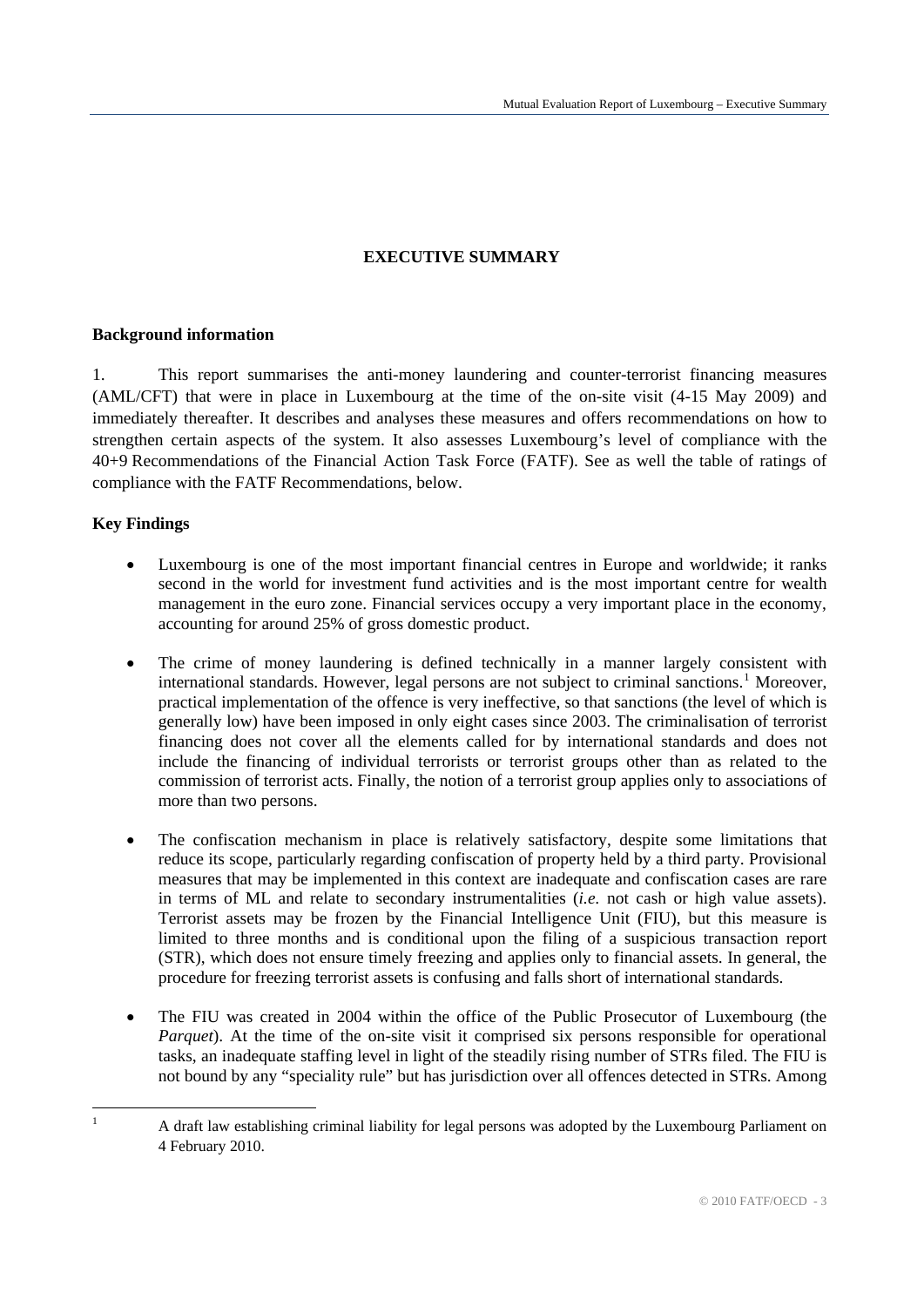the cases that it "disseminates", few cite the crime of money laundering. Prosecution authorities also focus their efforts on the predicate offence; the number of laundering investigations is low (there had never been an investigation into terrorist financing at the time of the on-site visit).

- Luxembourg's AML/CFT prevention mechanism is based on [European] Community instruments. It applies to the great majority of financial institutions that should be covered according to FATF rules, as well as designated non-financial businesses and professions (DNFBPs), and it has been extended to other professions. However, Luxembourg has not conducted an assessment of the ML/TFTF risks facing its financial institutions DNFBPs, and the approach adopted authorises, in many situations, an exemption from any due diligence measure.
- Financial sector supervisory authorities conduct few on-site AML/CFT inspections, and those inspections cover only accounts, to the exclusion of the AML/CFT policies and procedures implemented by institutions. Moreover, at the time of the on-site visit some categories of institutions had never undergone any form of inspection. The sanctions regime is unsatisfactory and in fact no penalty has ever been imposed in AML/CFT matters. Among the non-financial businesses and professions, only the legal and accounting professions are organised and supervised, and they have never been subjected to AML/CFT sanctions.
- Luxembourg has a system for registering legal persons, including non-profit organisations (NPOs). The register is readily accessible, including on-line, without charge. However, it does not reveal the beneficial owners. Some corporations can issue bearer shares; Luxembourg has not taken any steps to prevent their illicit use.
- When it comes to international co-operation, the powers of the authorities are the same as those in domestic matters. However, in most cases, dual criminality is required, and the capacity to cooperate is thus constrained by the gaps identified in the criminalisation of money laundering and terrorist financing.

#### **Legal system and related institutional measures**

2. Money laundering is criminalised in Luxembourg by articles 506-1 ff of the Penal Code and by articles 8-1 ff of the Law on the sale of medicinal substances and the fight against drug addiction (LSTUP). The penalty is a prison sentence of one to five years and/or a fine of EUR 1 250 to EUR 1 250 000. Only natural persons are subject to this penalty; legal persons are not held criminally liable in Luxembourg. Related offences are covered by the Penal Code and the LSTUP in a manner consistent with international standards. Those offences include the conversion, placement and concealment as well as the acquisition, possession and use of property; there is however some doubt as to application of the law to the disguising of assets. The definition of property in the Penal Code is consistent with international standards. While Luxembourg law does not require a conviction for the predicate offence in order to prove that the property constitutes the proceeds of the crime, it appears that in practice a conviction for laundering requires proof of the predicate offence and of the link between that offence and the laundered property. This requirement impedes efforts to combat money laundering. When it comes to the predicate offence, Luxembourg has opted for a combination approach embracing the threshold method and a list of serious offences containing a range of offences within each of the categories designated by FATF: terrorism and terrorist financing are not fully criminalised. Finally, there have been eight convictions for money laundering in Luxembourg since 2003. As the assessment team sees it, this small number of convictions and sanctions, and their low level, raise questions about the effectiveness with which the criminalisation of money laundering is implemented.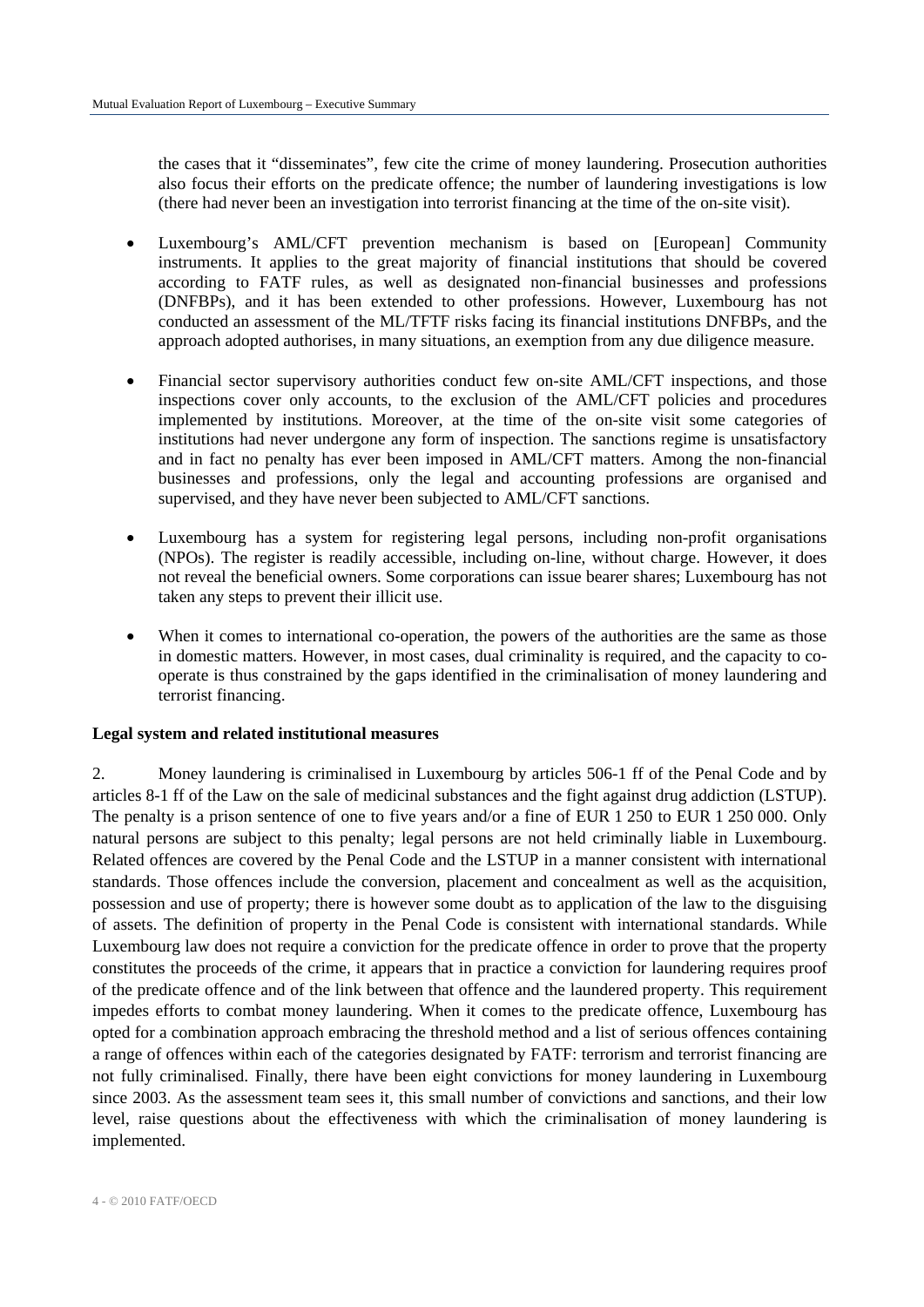3. The analysis of Luxembourg's criminalisation of money laundering must be supplemented by the following observations. To begin with, the fact that laundering is not a "stand-alone" crime has been noted above. Second, the assessment team notes that, when the predicate offence has been committed abroad but the money-laundering takes place in Luxembourg, Luxembourg authorities make it a practice to refer the case to the foreign country where the predicate offence took place. The fact is that Luxembourg is a small country with a very important financial centre. Consequently, laundering in Luxembourg typically involves the investment by non-residents of funds obtained from crimes committed abroad. Apart from these elements, the fact that the non-resident launderer is not physically present in Luxembourg is also cited to justify this practice. While this approach may have its merits, in terms of international co-operation and information sharing, it is no proper substitute for effective enforcement of the criminalisation of money laundering. Given its importance, the Luxembourg financial centre is likely to attract capital at risk of being laundered, in particular through non-resident customers. The practice of referring prosecution to the State where the predicate offence was committed, even if this is done on a case-by-case basis, does not appear to send the proper signal to criminals. There are also some questions as to how these referrals are handled in practice. Moreover, it is not clear that Luxembourg actually initiates prosecution of the money laundering offence if it is not prosecuted abroad. Finally, the practice of referring cases to the foreign authority is based on the mistaken notion that proof of the predicate offence is required before laundering can be established.

4. A third point relating to practice should also be mentioned. While the crime of laundering applies to persons who commit the predicate offence, and to their accomplices, it appears that the prosecution often chooses not to pursue the laundering case even though a conviction may be possible for the predicate offence, if the proceeds of that crime have already been confiscated, which is the ultimate purpose of Luxembourg's criminal policy. According to the Luxembourg authorities, it is only in "significant cases" that the predicate offender would be charged with laundering. Jurisprudence shows that the cases where laundering charges are laid involve essentially ordinary crimes rather than financial crimes, and this should raise questions, given the links between laundering and economic crime as a whole. Moreover, the specific criminalisation of laundering as a "stand-alone" offence requires that this criminal conduct be punished in its own right, and indeed the penalties applicable to it in theory are heavy and often exceed those stipulated for the predicate offence.

5. The financing of terrorism is criminalised in article 135-5 of the Penal Code. That article covers the financing of terrorist acts as described in article 135-1, *i.e.* crimes and offences punishable by at least three years' imprisonment, that is crimes or offences punishable by imprisonment of up to at least three years committed with a specific terrorist intent, *i.e.* seriously intimidating a population; unduly compelling public authorities, an organisation or an international body to perform or abstain from performing any act; or seriously destabilising or destroying the fundamental political, constitutional, economic or social structures of a country, an organisation or an international body. With respect to the acts covered by international treaties, the financing of which must be criminalised, Luxembourg has not ratified the 1988 Convention for the suppression of unlawful acts of violence against the safety of maritime navigation or the Protocol to the 1988 Convention for the suppression of unlawful acts against the safety of fixed platforms located on the continental shelf. Moreover, it appears from a review of domestic provisions that not all types of conduct that should be criminalised have been transposed into Luxembourg law, and some measures are incomplete. Nor can these shortcomings be remedied by application of the general provisions of article 135-1, which requires proof of terrorist intent, whereas the acts targeted by the treaties are terrorist acts by definition. The financing of these acts, then, is not properly criminalised under Luxembourg law. The threshold indicated in article 135-1 is furthermore not entirely satisfactory with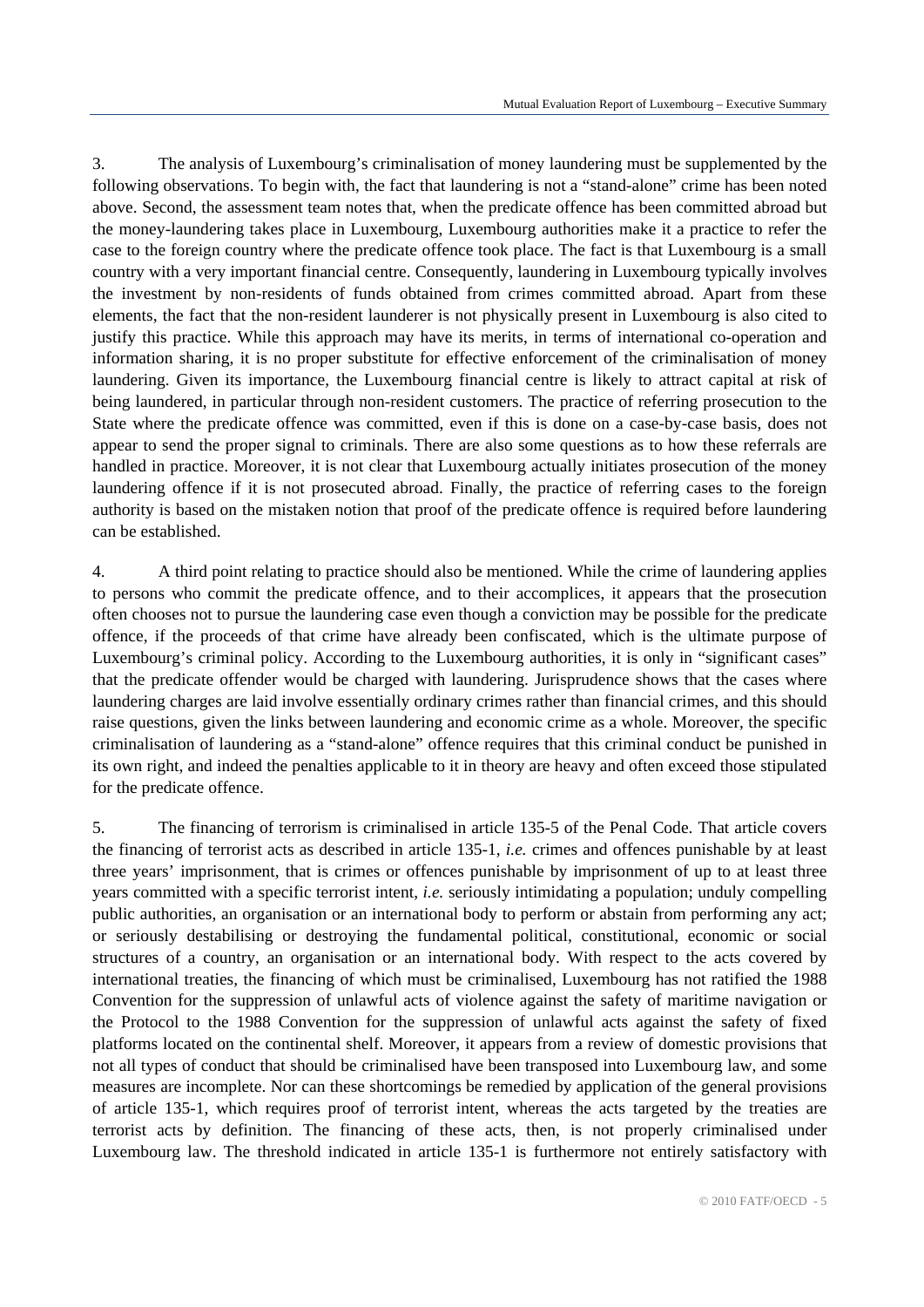<span id="page-5-0"></span>regard to scope of application. As well, the crime of terrorist financing does not cover the financing of terrorist organisations and individuals other than when linked to the commission of a terrorist act. The notion of terrorist group does not cover a group consisting of only two persons, and the financing of such a group is therefore not a crime as such. Consequently, terrorist financing does not constitute a complete predicate offence to money-laundering. The penalty for the crime of terrorist financing is imprisonment of 15 to 20 years, or life imprisonment if the terrorist act has resulted in the death of one or more persons; an attempted terrorist act is also punishable. Under Luxembourg law, only natural persons may be held criminally liable. Finally, the effectiveness of the system could not be assessed because, at the time of the on-site visit, no crime involving terrorist financing had been investigated and prosecuted in Luxembourg.

6. Luxembourg's system for confiscating assets is relatively satisfactory with regard to international standards, with the limitation that confiscation of property that was used or intended to be used to commit the offence applies only if the property belongs to the convicted person. The same holds for confiscation of equivalent value, which cannot by applied to property held by third parties. Moreover, confiscation of equivalent value applies only to property that is the direct or indirect proceeds of crime. These two limitations reduce the scope of confiscation. Furthermore, Luxembourg's system is not implemented in an effective manner. Judicial decisions dealing with confiscation show that this measure is imposed only on an exceptional basis in cases relating to laundering and on very accessory property, which does not suggest effective implementation in this area. The links that must be established between the property to be confiscated and the predicate offence illustrate the practical difficulties in imposing a confiscation measure. Moreover, provisional measures relating to property subject to confiscation are inadequate. The freezing of funds by the FIU is conditional upon a prior STR; it therefore only applies to funds and is limited to three months. The Prosecutor's Office (*Parquet*), as the enforcement authority, has no authority to seize assets, except in *flagrant delicto* cases; in any other situations, an examining magistrate must be designated in order to take such a measure. The need to secure a warrant from the examining magistrate in order to obtain documents for tracing funds to be confiscated also entails a fairly cumbersome procedure, subject to conditions that are stricter than those imposed on the *Parquet*.

7. UN Security Council Resolutions 1267 and 1373 and their successor resolutions are applied in Luxembourg through Community regulations 881/2002 of 27 May 2002 and 2580/2001 of 27 December 2001 and their successor regulations. These regulations do not cover all of the situations intended by the Resolutions on which they are based, including the concepts of funds and economic resources controlled, directly or indirectly, by a listed person or entity or by a person acting in their name or at their direction, and the notions of joint ownership, possession and holding.<sup>[2](#page-5-0)</sup> Following rulings by EU Courts in 2008 and 2009, Regulation 881/2002 was annulled for several persons who had originally been listed. New Community regulations have been issued, however, only to remedy this [particular] situation; this was done within the time limit for which the effects of the regulation had been maintained in order to prevent individuals concerned from gaining access to their funds. Nevertheless, given the grounds for those rulings, which revealed intrinsic shortcomings in the Regulation, it is likely that other listed persons and entities will file similar appeals, and indeed some are already pending. The gaps in the European system have not been filled by domestic measures. In the case of Regulation 2580/2001, it contains a list of persons, groups

1

<sup>2</sup> The EU Council document entitled "Guidelines on implementation and evaluation of restrictive measures (sanctions) in the framework of the EU Common Foreign and Security Policy", a non-enforceable document, gives an interpretation of these provisions which cover all of the cases required by international instruments. This interpretation is furthermore explicitly included in the Council Regulation (EU) 1286/2009 of 22 December 2009, adopted after the review period.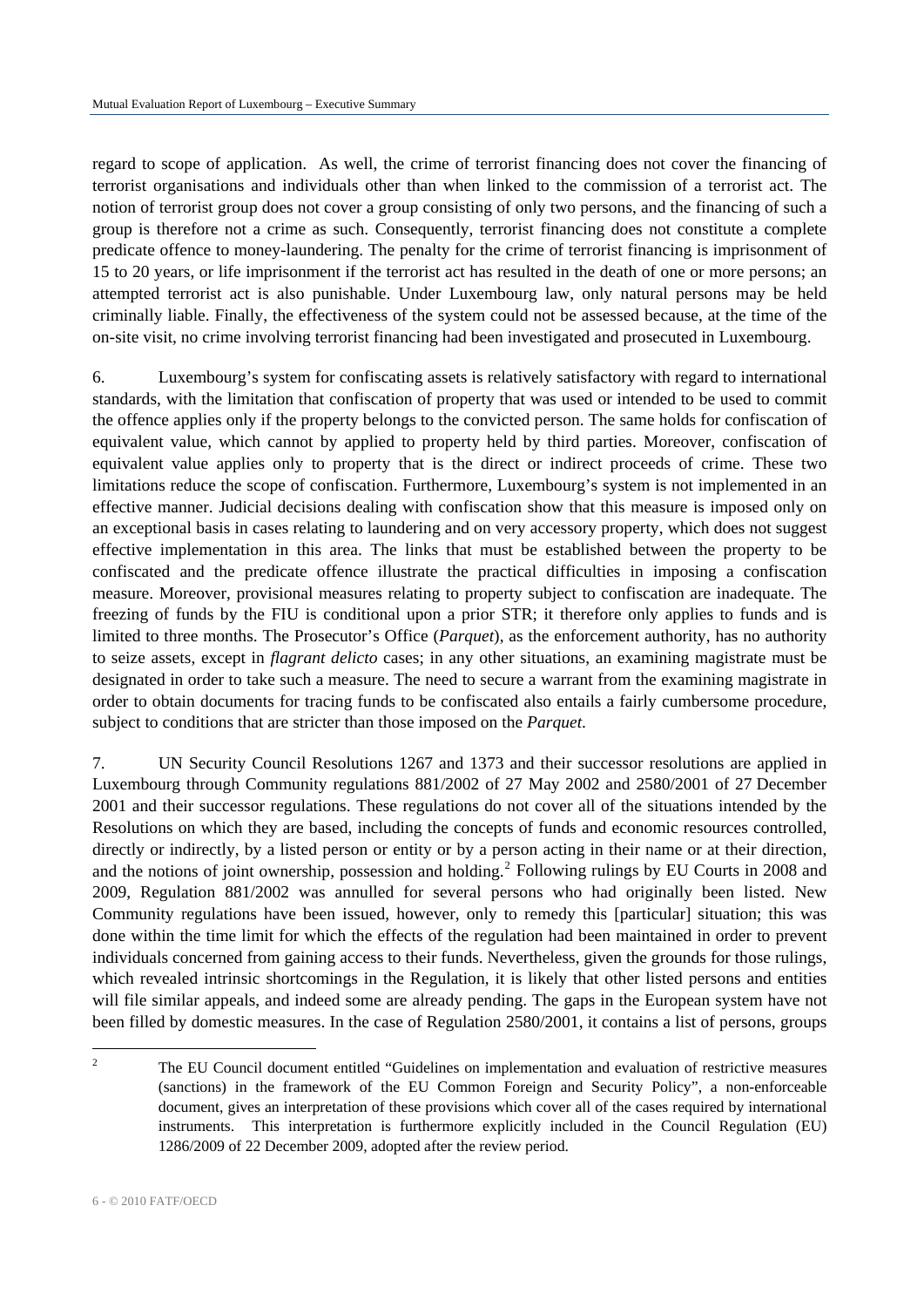and entities classed in two categories: those with no links abroad, who are not subject to freezing measures but rather to enhanced police and judicial co-operation, and those who have links abroad, whose assets are to be frozen. Luxembourg has no power to freeze funds or other assets of persons or entities other than those covered by Regulation 2580/2001, *i.e.* it cannot freeze the assets of persons and entities other than those designated at the European Union level, or of persons or entities that are nationals of the European Union.

8. The freezing mechanism is applied in practice by the FIU pursuant to article 5.3 of the AML/CFT Law, which requires the prior filing of a suspicious transaction report (STR): this constitutes an additional restriction on the freezing mechanism, which is limited to the freezing of financial assets. The FIU's temporary freezing power (three months), with the need to seek a judicial order, does not guarantee the freezing of assets without delay. Luxembourg has adopted no procedure to supplement the Community mechanism, and it is therefore difficult in practice to understand how and on what basis the abovementioned blocking could become a freeze measure consistent with Special Recommendation III. There are thus questions as to the effectiveness of Luxembourg's mechanism for freezing terrorist assets. In this matter, communication with financial institutions is handled through circulars, the quality of which is inadequate to allow those institutions to comply with their obligations to freeze terrorist assets, and they are ineffective given the time taken to prepare and distribute them. Generally speaking, Luxembourg has no procedures for de-listing, unfreezing and unblocking funds.

9. The FIU was created by the law of 12 November 2004 on combating money laundering and terrorist financing (AML/CFT Law). The FIU is an integral part of the office of the Public Prosecutor of the District Court of Luxembourg and is composed of its magistrates. It has national competence for receiving STRs. With respect to the analysis of STRs, at the time of the on-site visit it appeared that some of the STRs filed by one financial institution in particular were not being analysed by the FIU, on the presumption that the transactions, deemed suspicious by the financial institution, posed little risk because of their small amount. In fact, those particular STRs represent a significant portion of all the STRs filed by banks. The FIU reports that this gap was remedied after the on-site visit. The FIU has the right to require STR filers to provide any information necessary for analysing suspicious transactions. The Public Prosecutor of Luxembourg performs both the FIU functions and those of the authority that directs preliminary investigations and criminal prosecution. The information is not really disclosed, then, but is used in the investigation and prosecution of offences. The number of investigations opened in the wake of an STR is extremely low, which raises questions about the attention paid to AML/CFT matters in the FIU's processing of STRs and it obviously has an effect on the number of convictions. Because it is located within the Prosecutor's Office and reports directly to the State Prosecutor General and his deputy, the FIU in effect seems to drive the Prosecutor's policy. The FIU is not bound by any "speciality rule:" in practice the magistrates assigned to the FIU will decide, as prosecutors, how to handle cases opened on the basis of an STR, and they will do so in accordance with the objectives of the Public Prosecutor, which are to prosecute all crimes and not only those involving money laundering. The distinction between these two different roles held by the FIU magistrates should be clarified. Finally, the FIU had a staff of six persons handling operational tasks at the time of the on-site visit, a number that seems inadequate in light of the many complementary functions of the FIU magistrates (who moreover investigate criminal cases and must process the many requests received for international co-operation with respect to AML/CFT matters) and the increasing number of STRs. The FIU has been a member of the Egmont Group since its establishment in 1995.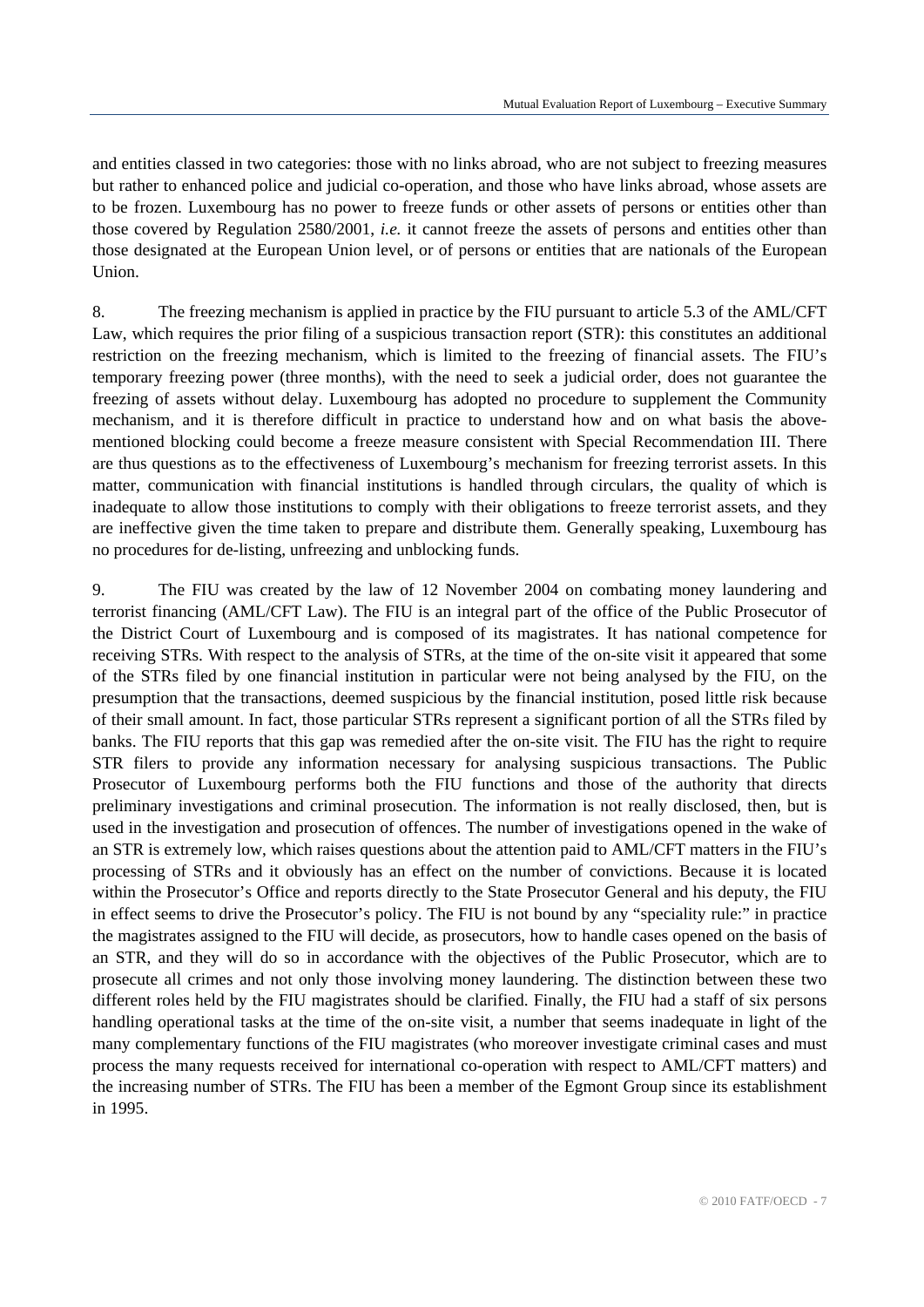<span id="page-7-0"></span>10. The Public Prosecutor of Luxembourg has full jurisdiction to direct investigations and prosecution of ML/TF offences throughout the country. The examining magistrate has the jurisdiction to open an ML/TF investigation at the request of the Public Prosecutor. It seems that very few STRs give rise to an ML investigation and prosecution. This raises questions as to the overall effectiveness of the prosecution system. The authorities responsible for investigations have the prerogatives mentioned in Recommendation 28, but the powers of the Public Prosecutor are limited except in cases of *flagrante delicto*, and money laundering cases are rarely referred to an examining magistrate. Moreover, it is not evident in practice that prosecution authorities use these powers to combat money laundering and terrorist financing, given the very small number of investigations (and the fact that there has never been a TF investigation).

11. The system in place for detecting cross-border transfers of cash and bearer instruments in Luxembourg is governed by EC Regulation 1889/2005, which requires any natural person entering or leaving the Community and carrying cash of a value of EUR 10 000 or more to declare that sum to the competent authorities. In cases where, as a result of Customs controls, a natural person is found to be entering or leaving the Community with an amount of cash less than the threshold established by the regulation but where there are indications of illegal activities associated with this movement, a declaration form may also be required. This declaration system applies only to movements between Luxembourg and countries outside the European Union, and it excludes transport by freight or post. Moreover, Luxembourg Customs officers do not have the power to stop or detain currency and other bearer-negotiable instruments. At the time of the on-site visit, only 12 voluntary declarations had been received by the Luxembourg authorities. None was the subject of information sharing either with EU countries or with third countries, but copies of all declarations are sent to the FIU on a quarterly basis. The sanctions applicable to persons who fail to declare or who provide false declarations are not dissuasive, effective or proportionate. The effectiveness of the system for detecting cross-border movements of cash and bearer-negotiable instruments is not clear, given the low number of declarations made since the system was introduced, and considering the number of passengers entering and leaving Luxembourg.

# **Preventive measures - financial institutions[3](#page-7-0)**

12. The ML/TF prevention system in Luxembourg is based on instruments adopted at the level of the European Union, primarily Directive 2005/60/EC and Regulation 1781/2006. The Directive, which is not directly applicable in countries' domestic law, was transposed into Luxembourg law by the amended Law of 12 November 2004 on combating money laundering and terrorist financing (the AML/CFT Law). Under the AML/CFT Law, banks and financial institutions subject to the law are considered equivalent. The same holds for banks and financial institutions subject to the obligations of the Directive or to obligations equivalent to those of the law or those of the Directive, and for which there is supervision. For these purposes, Luxembourg has established, in the Grand-Ducal Regulation of 29 July 2008, a list of countries

<sup>1</sup> 3

On 1 February 2010, Luxembourg adopted a Grand-Ducal Regulation that deals with, in particular, certain Recommendations on preventive measures that financial institutions and non-financial professions should apply. It has not been taken into account in the report, as it was adopted more than two months after the on-site visit.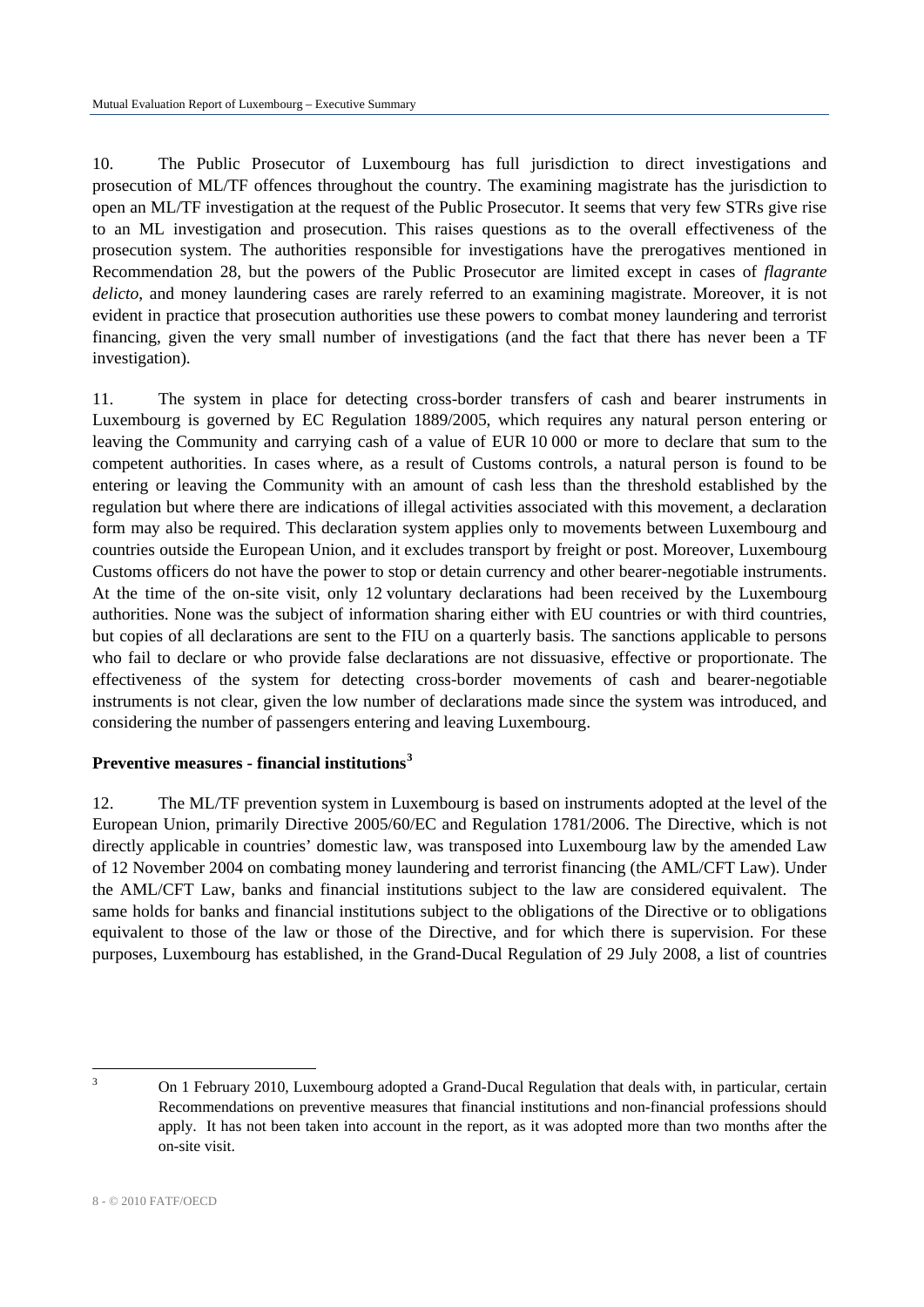<span id="page-8-0"></span>that are deemed to impose equivalent  $AML/CFT$  obligations<sup>[4](#page-8-0)</sup>. To these countries may be added the member countries of the EU/EEA.

13. The AML/CFT Law defines the categories of financial institutions subject to its provisions. It appears that the great majority of financial institutions as defined by the FATF are subject to AML/CFT obligations. Some institutions, such as the managers and advisers of collective investment funds and investment companies in risk capital (SICARs) and insurance (other than life insurance) companies and their intermediaries that engage in credit and surety transactions are not covered. The law introduces a riskbased approach: it requires enhanced due diligence measures when the ML/TF risk is high and allows all CDD measures to be waived in certain listed cases deemed to present a low ML/TF risk, which is not consistent with the FATF methodology. The AML/CFT legislation is supplemented, for purposes of its interpretation and implementation, by circulars issued by the financial sector supervisory authorities: the Financial Sector Supervisory Commission (*Commission de Surveillance du Secteur Financier,* CSSF) and the Insurance Commission (*Commissariat aux Assurances,* CAA). These circulars do not constitute legally binding or enforceable instruments.

14. Luxembourg expressly prohibits the keeping of anonymous accounts and savings passbooks, but the AML/CFT Law does not prohibit the keeping of numbered accounts and accounts in fictitious names. Financial institutions are required to apply due diligence measures in all the cases prescribed by the FATF rules, except in the case of exemptions (see below). They are required by law to identify the customer and to verify the customer's identity in the case of a natural or legal person. On the other hand, they are under no obligation to verify that any person purporting to act in the name of a legal person or legal arrangement is authorised to do so. The law requires financial institutions to identify the beneficial owner, but the obligation of verification is less strict than the FATF standard, according to which financial institutions must take adequate risk-based measures for verifying the identity of the beneficial owner. Financial institutions are not obliged to determine, for all customers (legal persons and natural persons), whether the customer is acting on behalf of another person, and to take reasonable steps to obtain sufficient information to verify the identity of that other person. The law requires financial institutions to conduct ongoing due diligence on customers' transactions and to ensure that documents, data and information collected are kept up-to-date and relevant. This obligation applies only in the context of ongoing due diligence. Financial institutions are obliged to obtain information on the purpose and intended nature of the business relationship. The methods of implementing these obligations, however, are only partially described in the circulars.

15. With regard to reduced or higher risks, Luxembourg has merely transposed the cases stipulated in the Third Directive and it has not evaluated the risks to which its financial institutions are exposed. Thus, the cases in which financial institutions must apply enhanced due diligence are those cited by the Directive, which reflect Recommendations 6, 7 and 8. Apart from these cases, the assessment of the ML/TF risk (and

1

<sup>4</sup> That list comprises Argentina; Australia; Brazil; Canada; the Dutch overseas territories of Aruba and the Netherlands Antilles; the French overseas territories of French Polynesia, Mayotte, New Caledonia, St. Pierre and Miquelon, Wallis and Futuna; Guernsey; Hong Kong, China; the Isle of Man; Japan; Jersey; Mexico; New Zealand; the Russian Federation; Singapore; South Africa; Switzerland; and the United States. This regulation was repealed on 1 December 2009. Consistent with the evaluation methodology, this report presents the situation as it was at the time of the on-site visit, and two months later. The report therefore takes into account the provisions of the Grand-Ducal Regulation.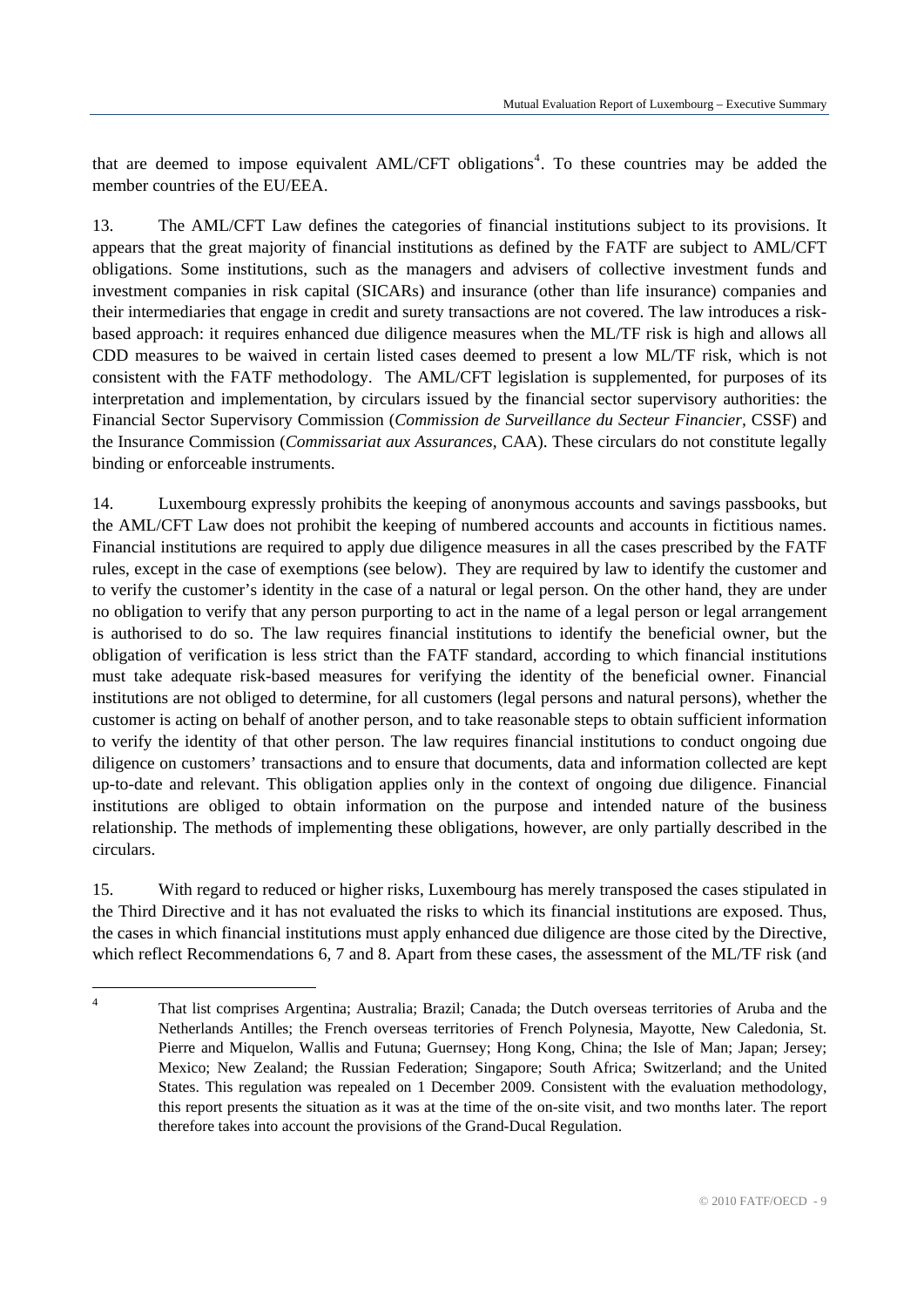hence any application of enhanced CDD in cases of high risk) is left to the institutions themselves. "Simplified due diligence measures" apply to the situation where the customer is a bank or financial institution established in an equivalent country, and customers and products meeting certain strictly defined conditions. However, these are not simplified measures within the meaning of the FATF standards, but rather a blanket exemption from all CDD measures.

16. Luxembourg has adopted measures applicable to politically exposed persons (PEPs), but its criteria are different from those of the FATF. For example, they do not apply to beneficial owners who are PEPs. Moreover, the scope of CDD exemptions is such that financial institutions are excused from due diligence even if the final customer is in fact a PEP. The scope of measures applicable to correspondent banking relations is confined to relations with financial institutions located outside the EU/EEA. Here, as with "payable-through" accounts, financial institutions are subject to a series of obligations, but they are not required to verify whether the institution in question has been the target of ML/TF investigation or action by the supervisory authority. Luxembourg financial institutions are under a general obligation to pay particular attention to any ML/TF threat resulting from products or transactions that favour anonymity, and the AML/CFT Law requires professionals to have in place supplementary CDD measures when entering into a non-face-to-face relationship, but it does not cover transactions where the customer is not physically present.

17. Luxembourg financial institutions are allowed to rely on third parties to conduct CDD measures. As with correspondent banking relations, Luxembourg law grants automatic third-party status to Luxembourg third parties, banks and financial institutions within the meaning of Directive 2005/60/EEC established in the EU/EEA and those in countries listed by the Grand-Ducal Regulation. For entities other than those qualified automatically as third parties, there are requirements relating to registration and equivalence of CDD and recordkeeping obligations, and supervision. The final responsibility for CDD measures remains with the professional who relies on the third party, yet the obligations with respect to transmitting information or copies of measures taken by the third party are not sufficient to guarantee this objective.

18. Financial institutions in Luxembourg are subject to professional secrecy. In AML/CFT matters, professional secrecy is lifted completely with respect to the supervisory authorities (CSSF and CAA) but not with respect to the FIU. This situation raises questions about the FIU's powers. Moreover, private sector representatives interviewed by the assessment team during the on-site visit said that they would analyse a suspicious transaction very thoroughly before reporting it to the FIU for fear of prosecution for violating professional secrecy, the penalty for which is higher than the penalty for failing to file an STR.

19. The obligations of Luxembourg financial institutions with respect to record keeping on transactions and customer identification are largely consistent with the FATF Recommendations. There is however no mention of the fact that the documentation must allow transactions to be reconstructed. The measures applicable to electronic transfers, pursuant to Regulation 1781/2006, are satisfactory in many respects, but supervision of these obligations is inadequate and the penalties applicable are not effective, proportionate or dissuasive.

20. Financial institutions in Luxembourg are required to pay particular attention to complex or particularly large transactions and all unusual kinds of transactions that have no apparent economic or lawful purpose, but they are not obliged to examine such transactions or to document the findings and keep them available for competent authorities and external auditors for at least five years. There is no obligation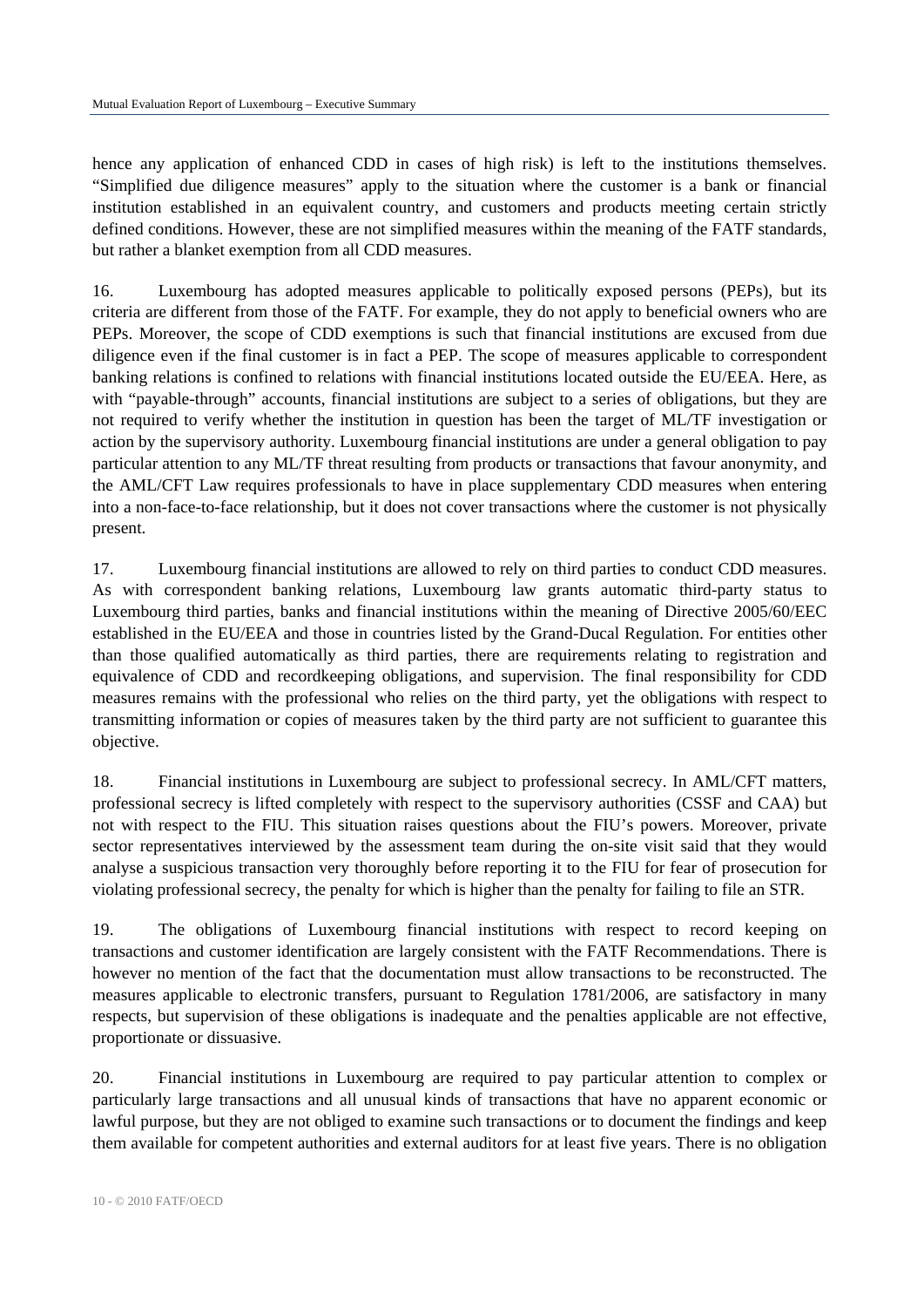for financial institutions to pay special attention in their business dealings and in their transactions with residents of countries that do not apply the FATF Recommendations or do so insufficiently, nor any obligation to examine these transactions, to record their findings, and to make them available to the competent authorities. The only countermeasure legally available to Luxembourg against countries that do not apply the FATF Recommendations, or do so insufficiently, is to issue a grand-ducal regulation making enhanced CDD mandatory. That measure had never been invoked at the time of the on-site visit.

21. Article 5 of the AML/CFT Law requires professionals, their managers and employees to cooperate fully with the Luxembourg authorities responsible for combating money laundering and terrorist financing, and in particular to report any suspicious transactions promptly, without consideration of a threshold or whether the transaction was concluded or merely attempted. However, it is uncertain whether professionals in practice report transactions that might involve fiscal violations, which are not predicate offences to money laundering. With respect to terrorist financing, in addition to the gaps identified in its criminalisation, it appears that, in practice, reporting is limited to transactions involving listed persons. The reporting mechanism does not seem to be effective: the number of STR filings is very low and involves a small number of reporting entities, and the statistics show that many STRs originate not from a suspicion but from the fact that the customer has been investigated or convicted. Moreover, it seems that financial institutions go further than they should in examining the predicate offences for fear of prosecution for violating banking secrecy. As noted above, the penalty for violating banking secrecy is stiffer than that for failing to file an STR. Entities filing an STR, and their employees, enjoy immunity from civil, criminal and disciplinary liability when acting in good faith. They are prohibited from disclosing to the customer concerned or to third parties the fact that an STR has been filed, but this ban does not apply to STRs in the process of being filed. There are a number of exceptions to the ban that are not authorised by the FATF Recommendation, as in the case of international requests for legal assistance and when the customer asks why the transaction was not carried out. The STR guidelines say little about professionals' obligations and include only general indications with respect to money laundering. Feedback is limited to the FIU annual report and acknowledgment of receipt of STRs. Luxembourg has no system for reporting cash transactions, and there is no evidence (apart from a short note dating apparently from 2004, which does not constitute a feasibility study) to show that Luxembourg has considered introducing such a system.

22. Financial institutions are required to institute appropriate and adequate AML/CFT procedures, but the law makes no reference to maintaining or updating these procedures. The issues addressed by these procedures are satisfactory, except for the detection of unusual transactions. Financial institutions (with the exception of insurance intermediaries) are required to have in place an internal control system, in accordance with the sector-specific laws, but there are no AML/CFT details stipulated. The law makes no mention of appointing an AML/CFT compliance officer or the positioning and powers of that officer; these are covered only in the circulars, which are not enforceable instruments. There is no reference to the staffing complement for internal control. There is no law or regulation requiring employee training, and only the circulars call for AML/CFT procedures to be followed when hiring employees. For foreign branches and subsidiaries of Luxembourg financial institutions, the mechanism distinguishes between those located in EU/EEA countries and equivalent countries listed in the Grand-Ducal Regulation, for which financial institutions have no obligation, and those established in other countries. In the latter cases, Luxembourg financial institutions are required to verify that the host country applies AML/CFT provisions equivalent to those in force in Luxembourg, but this relates only to CDD and record keeping obligations. Moreover, the insistence on conformity with Luxembourg standards is not satisfactory, as they themselves are not fully compliant with the FATF Recommendations. There is no specific reference to countries that do not apply the FATF Recommendations or that apply them insufficiently.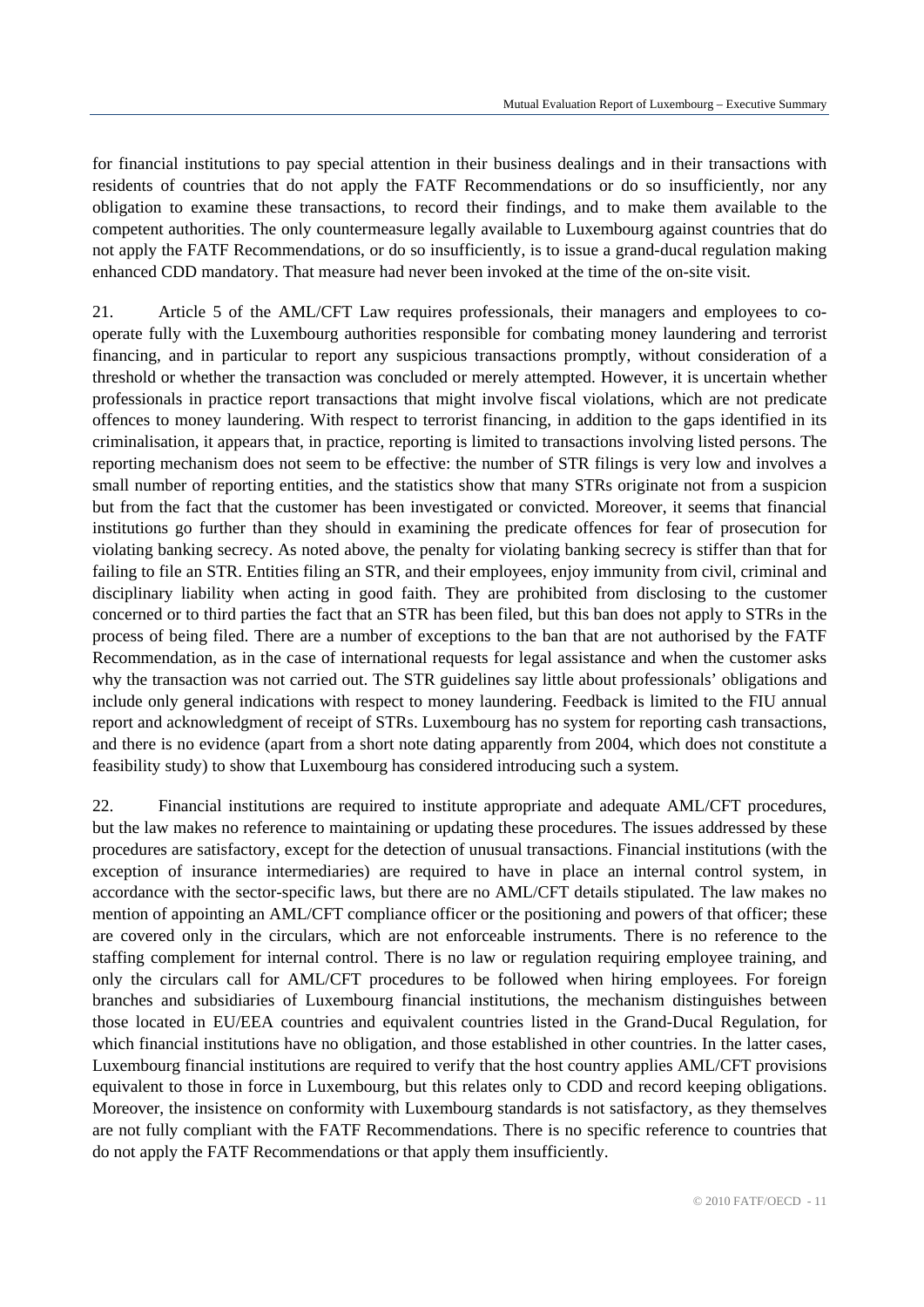23. The Luxembourg system does not allow the establishment of shell banks in Luxembourg, and the AML/CFT Law prohibits banks from establishing or maintaining relations with a shell bank or with a bank known to allow a shell corporation to use its accounts. This is not fully consistent with the Recommendation, which requires that financial institutions be required to "ensure" – and this implies active investigation – that respondent financial institutions in a foreign country do not permit their accounts to be used by shell banks. Moreover, this ban is confined to banks, whereas all financial institutions should be covered.

24. As noted above, most financial institutions in Luxembourg are subject to the AML/CFT Law and they are supervised in their observance of these obligations. The licensing conditions for banks, investment firms and insurance companies were recently revised to include explicit AML/CFT requirements. However, the licensing mechanism cannot prevent criminals' associates, who are not themselves criminals, from holding or being the beneficial owner of a significant or controlling interest in a financial institution. The CSSF is the supervisory authority for banks and financial sector professionals (FSP). The Financial Sector Law (LSF) grants it broad oversight powers for this purpose, including on-site inspections, and allows it to require the submission of all necessary documentation and information. It also has coercive powers. The CAA is the supervisory authority for insurance companies and intermediaries. It conducts onsite inspections but, in contrast to the other areas of its jurisdiction, its powers of enforcement and sanction are not explicitly spelled out in the case of ML/TF.

25. The CSSF and the CAA conduct few on-site inspections, for AML/CFT or other purposes. Controls focus solely on the accounts, to the exclusion of institutions' policies and procedures, and do not include the strategic dimension of overseeing the risk-based approach. Moreover, some categories of financial institutions have never undergone an AML/CFT inspection. Nevertheless, most financial institutions are subject to an annual review of their AML/CFT mechanism by their external auditors, and this covers elements similar to those of CSSF inspections. The auditor's report is a supplementary element to the CSSF's infrequent on-site inspections, but it cannot be considered a substitute.

26. To date, the financial sector supervisory authorities have never imposed any AML/CFT penalty. The CSSF can impose a fine of up to EUR 12 500, which is hardly dissuasive, and the other administrative measures available to it are at the extremes of the sanctions scale (temporary ban on professional activity). They have never been used in AML/CFT matters. The range of sanctions available is therefore not satisfactory. The CAA can apply an acceptable range of sanctions, although the fines for insurance companies and intermediaries are very low. In contrast to the other areas of its jurisdiction, however, its powers of AML/CFT enforcement and sanction are not explicitly spelled out. Finally, among the sanctions imposed by the CSSF and the CAA in other than ML/TF matters none has been made public in full (naming the offender and detailing the offence), and this likely detracts from their dissuasive power. Apart from these sanctions, article 9 of the AML/CFT Law provides for a criminal penalty in the form of a fine ranging from EUR 1 250 to EUR 125 000. No such sanction has ever been imposed, and to do so requires proof of the offender's intent. In fact, most sanctions are applicable only to natural persons, and criminal penalties cannot be imposed on legal persons.

27. Supervisory authorities have issued circulars that provide instructions on practical application of the law, of which they specify certain elements. They merely repeat the law without, for the most part, indicating the supplementary measures that financial institutions should consider in order to implement effectively the AML/CFT measures specific to Luxembourg. They confine themselves to repeating, in an annex, the typologies developed by international agencies, and they contain no description of the ML/TF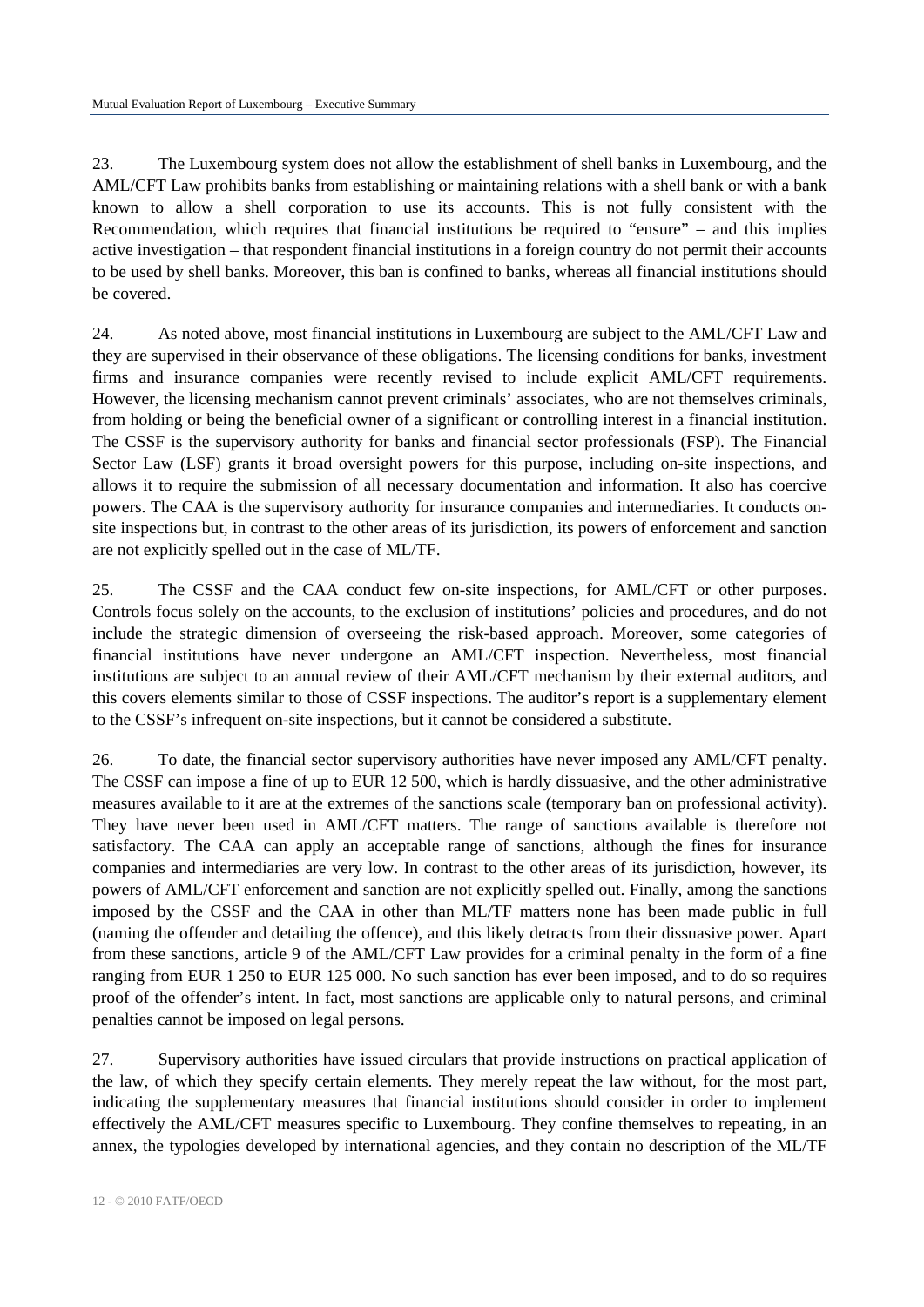<span id="page-12-0"></span>techniques and methods found in Luxembourg. The CSSF circular takes no account of the specific features of the different sectors covered. The CAA circular letter is in all respects similar to the CSSF circular, except for certain references that are inapplicable to the insurance industry.

28. A license is required to offer professional services of money or value transfer (MVT) in Luxembourg. Persons and businesses offering MVT services are therefore subject to the same AML/CFT obligations as other Luxembourg professionals. Consequently, all the shortcomings and gaps identified previously, including those with respect to sanctions, are equally applicable to MVT services. The Luxembourg authorities do not actively look for persons or businesses that might be conducting such services illegally, and consequently their presence in Luxembourg cannot be excluded. The authorities maintain, however, that there is little demand for MVT services in Luxembourg.

# **Preventive measures - designated non-financial businesses and professions (DNFBP)[5](#page-12-0)**

29. In addition to financial institutions, the following non-financial businesses and professions are subject to the AML/CFT preventive mechanism: company auditors, accountants and accounting professionals, real estate agents established or acting in Luxembourg, notaries and lawyers (in the context of certain activities, consistent with FATF recommendations), persons providing trust and company services, casinos and gaming establishments, and persons trading in goods, to the extent that payments are made in cash in an amount of EUR 15 000 or more. With respect to trust and company service providers, it should be noted that the Luxembourg definition does not cover all the activities listed by FATF, and that in practice these activities are performed by other professions, which are subject to AML/CFT provisions. A person offering trust and company services and who would not otherwise be subject to AML/CFT obligations would be covered by reason of those services, but would not be supervised. It should also be noted that the category of persons trading in goods is very broad and covers dealers in precious stones and metals. With the exception of casinos, all the other categories of non-financial businesses and professions are subject to the same provisions as financial institutions. The shortcomings identified under Recommendations 5, 6 and 8 to 11 in section 3 are thus equally valid for DNFBPs. In the case of casinos, beyond these shortcomings, they are not required to identify the beneficial owner and to take reasonable steps to verify the identity of the beneficial owner.

30. The shortcomings identified under Recommendations 5, 6 and 8 to 11 in section 3 are equally valid for DNFBPs. Furthermore, the obligation to report suspicious transactions is not effectively implemented, in light of the very low number of STRs filed.

31. Casinos are subject to prior authorisation, as are all persons working in them. It is not clear that AML/CFT considerations are taken into account in examining applications for authorisation, either for the casino or for its employees. At present there is only one casino in Luxembourg. It is supervised by the Ministry of Justice, specifically its "gaming police" section, which conducts on-site inspections. The only sanction for violating AML/CFT obligations is the criminal penalty of the AML/CFT Law, which is applicable solely to natural persons. No sanction has ever been ordered to this date.

 $\frac{1}{5}$  On 1 February 2010, Luxembourg adopted a Grand-Ducal Regulation that deals with, in particular, certain recommendations on preventive measures that financial institutions and non-financial professions should apply. It has not been taken into account in the report, as it was adopted more than two months after the on-site visit.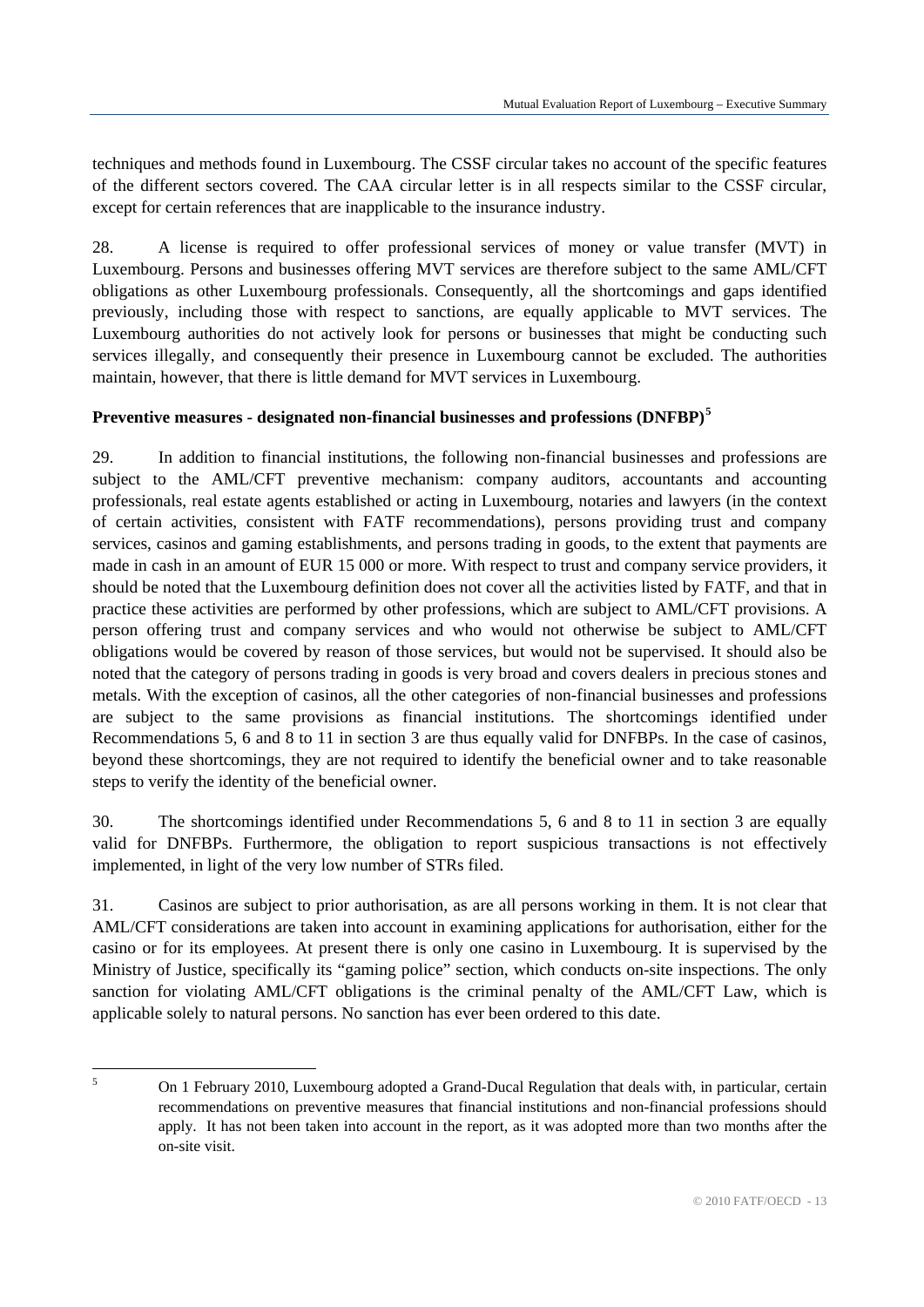32. There is no authority or self-regulatory organisation (SRO) responsible for monitoring and enforcing the AML/CFT obligations of real estate agents, dealers in precious stones and metals, and trust and company service providers other than those subject to the AML/CFT Law under another heading. Lawyers, notaries, accountants and company auditors have the support of a representative organisation endowed with disciplinary powers, but in all cases the law confines itself to giving them the power to oversee their members' observance of their AML/CFT obligations, without further specifying their powers. All SROs have a broad range of disciplinary sanctions available, in addition to the criminal sanction of the AML/CFT Law. No sanction has ever been imposed for an AML/CFT violation. Finally, the non-binding circulars addressed by the different authorities to non-financial businesses and professions have not been updated since the latest amendments to the AML/CFT Law and are often limited to reminding professionals of their legal obligations, without indicating how to comply with them and without considering the risks specific to each profession.

33. In addition to non-financial businesses and professions, Luxembourg has extended the scope of its ML/TF prevention mechanism to natural and legal persons dealing in goods and conducting cash transactions of EUR 15 000 or more as well as to persons providing tax and economic advice. It is not clear that Luxembourg has given further consideration to applying AML/CFT obligations to other professions since the adoption of the 2004 law, or that it is encouraging the development of modern and secure techniques of money management that are less vulnerable to laundering.

#### **Legal persons and arrangements & non-profit organisations**

34. Luxembourg has instituted a registration system that appears to cover many if not all legal persons located in the country. The Register of Businesses and Corporations (RCS) and the *Mémorial* (the legal portal of the Grand Duchy), which contain the same information as the RCS, are publicly accessible; both are on-line and free of charge. While the information in the RCS makes it possible to identify the executives of legal persons, it does not guarantee that the beneficial owners will be known in all cases. Moreover, the information reported for registration purposes is not subject to verification. Public companies and partnerships limited by shares can issue bearer shares; Luxembourg has not introduced any system for preventing their unlawful use.

35. When it comes to legal arrangements, there is no requirement to identify and verify the identity of the beneficial owner in accordance with AML/CFT provisions. Moreover, among the natural and legal persons who may be trustees, some are not subject to the AML/CFT Law. In the case of trustees that are subject to the law under another heading (for example, lawyers or notaries), there does not seem to be any oversight of the trust and company services they might provide. There is no oversight at all over service providers who are not the subject to the mechanism under another head. As a result, there is nothing to guarantee that information on the beneficial owner is accurate, adequate and up-to-date.

36. Non-profit organisations (NPOs) are registered under the same conditions as those described above. Luxembourg has not conducted any awareness campaigns among associations and foundations with respect to terrorist finance risks. There is no supervision of NPOs, although certain transactions over EUR 30 000 are subject to control. There is no provision for domestic co-operation or co-ordination. However, a draft law presented before the Chamber of Deputies would bring regulation into line with Special Recommendation VIII.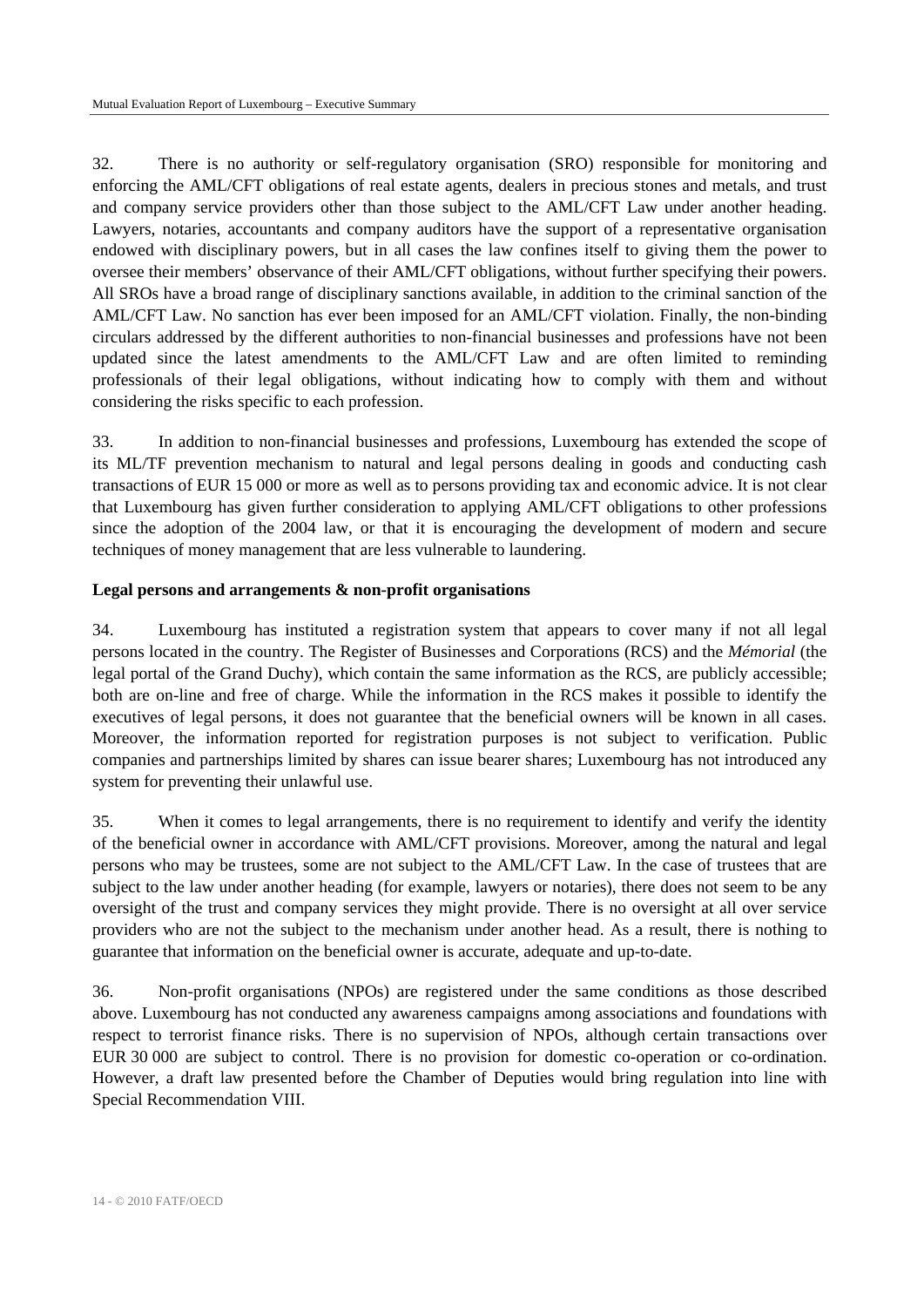#### **National and international co-operation**

37. Subsequent to the on-site visit, Luxembourg created a committee for the prevention of money laundering and terrorist financing, which should allow all stakeholders to co-ordinate their efforts effectively. However, the committee is unlikely to improve operational co-operation among the competent national authorities, as its role is above all to take a strategic, comprehensive approach in the matter. Cooperation is essentially informal and therefore difficult to assess. The fact that the FIU is part of the Public Prosecutor's office should facilitate information sharing between these two services.

38. Luxembourg has signed and ratified the Vienna and Palermo Conventions and the Terrorist Financing Convention, and has largely implemented them. However, the team's analysis revealed some important gaps in the criminalisation of ML and TF and the sanctions that can be imposed, in confiscation and provisional measures for freezing, blocking and seizing assets, and in the mechanisms for international co-operation, suggesting that application of the conventions is not complete. UN Security Council Resolutions have been implemented through Community regulations (see above).

39. The regime applicable to requests for mutual legal assistance in criminal matters allows Luxembourg to perform a broad range of acts. The powers of investigation and prosecution are the same as those available to the competent authorities in purely domestic affairs. However, except for requests that do not involve coercive measures, dual criminality is a precondition for granting mutual assistance, and this limits Luxembourg's capacity to co-operate because of the gaps identified in the criminalisation of money laundering and terrorist financing. The existence of banking secrecy, as described above, and the appeals that can be lodged against requests may also impede mutual assistance. Finally, co-operation is not possible when the case involves fiscal questions, even accessory ones.

40. With respect to requests received by Luxembourg for confiscating and freezing the proceeds of laundering or predicate offences, Luxembourg authorities have the same powers as those pertaining to the purely domestic context, and those powers are thus subject to the same criticisms formulated above. The condition of dual criminality is likely to constrain Luxembourg's possibilities for cooperating. Various legal provisions apply to the sharing of frozen assets. Finally, Luxembourg has established an asset forfeiture fund, confined to drug trafficking.

41. Dual criminality is also a requirement for extradition, and this constrains Luxembourg's ability to respond to requests, because of the shortcomings in the criminalisation of money laundering and terrorist financing. Apart from requests submitted in the framework of the European arrest warrant, Luxembourg does not extradite its own nationals, yet it is not required to prosecute the offence for which extradition is sought. The assessment team was unable to evaluate the effectiveness of Luxembourg's extradition mechanism as it has never requested extradition in an AML/CFT case, and has received only one request.

42. The FIU shares a wide range of information with its foreign counterparts, in particular under its policy of forwarding laundering cases to the country where the predicate offence took place. However, in light of the doubts already expressed about the emphasis the FIU places on money laundering in its analyses, the assessment team questions whether the information transmitted really focuses on ML/TF aspects. The financial sector's supervisory authorities and the SROs of non-financial businesses and professions are authorised to co-operate in AML/CFT matters, but it is not clear that they actually exchange information with their counterparts.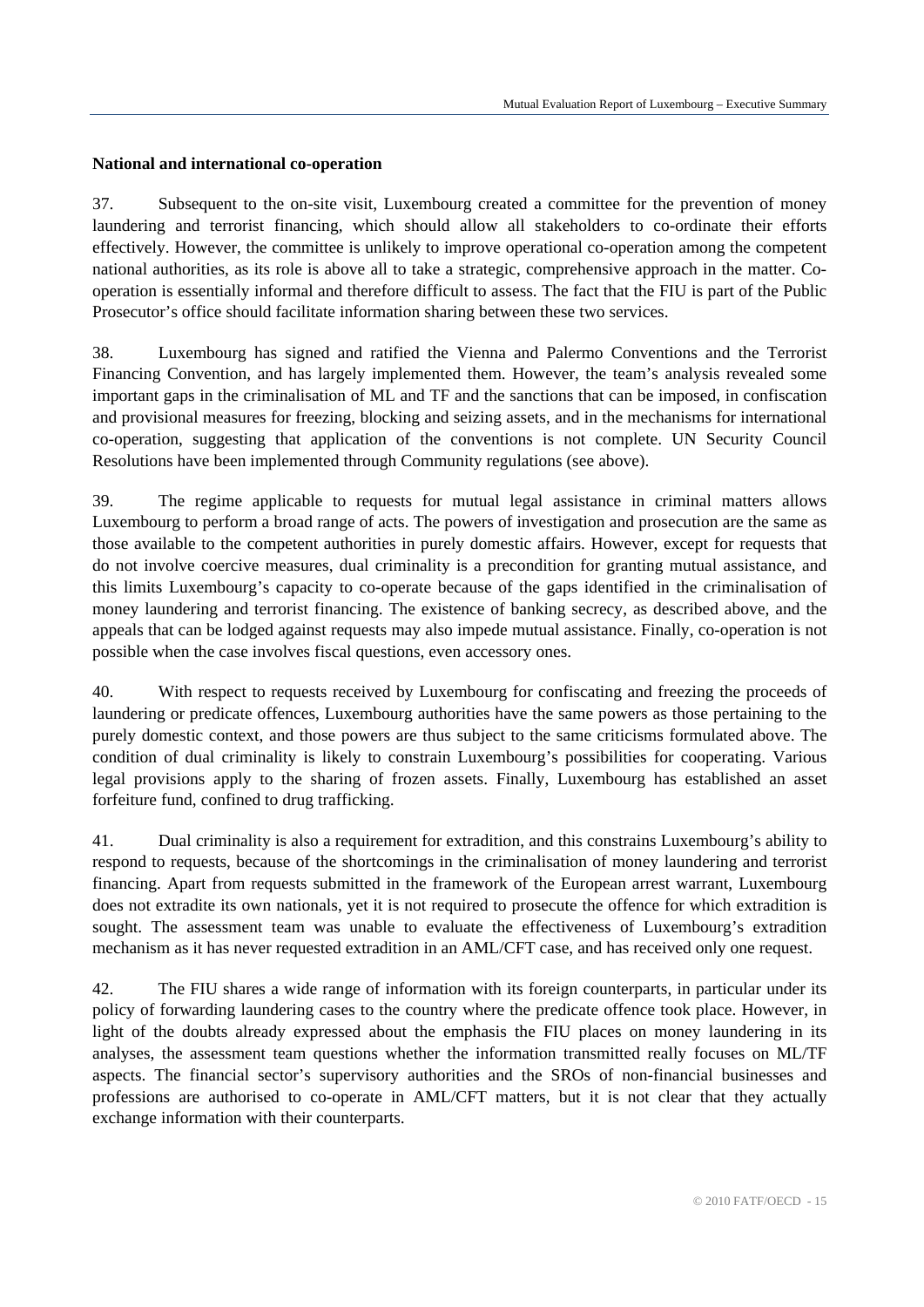#### **Resources and statistics**

43. Overall, the human, financial and technical resources allocated to the different authorities appear satisfactory. However, the number of magistrates assigned to the FIU is insufficient in light of the many tasks unrelated to the FIU that they must perform, and the steadily rising number of STRs. The CAA and the CSSF seem overall to be well-resourced, but in light of the limited number of AML/CFT inspections the assessment team wonders whether sufficient staff are assigned to on-site control. Moreover, the CSSF and the CAA also examine STRs, something that is scarcely relevant as this is the task of the FIU, which in fact informs the supervisory authorities of any shortcomings it detects in AML/CFT systems. Generally speaking, staff are subject to satisfactory rules of confidentiality and have the appropriate skills. However, the CSSF, in which many of their professional staff members come from the private sector, has not taken steps to deal with potential problems of independence and objectivity among its staff. With the exception of the CSSF and the Customs service, there is need for a major AML/CFT training effort.

44. The AML/CFT authorities generally keep adequate and clear statistics. While those of the FIU sometimes lend themselves to confusion and are difficult to understand and interpret, efforts have been initiated to provide more complete data. With regard to international co-operation, statistics such as those now kept are inadequate for understanding the current situation and they need to be reworked. The time taken to respond to requests is not recorded. Although authorities referred to the exchange of information with their foreign counterparts, no figures were offered on this aspect, except for the FIU. The CAA has not reported any detailed data on the inspections it conducts. Finally, no statistics are kept on the confiscation and freezing of terrorist assets.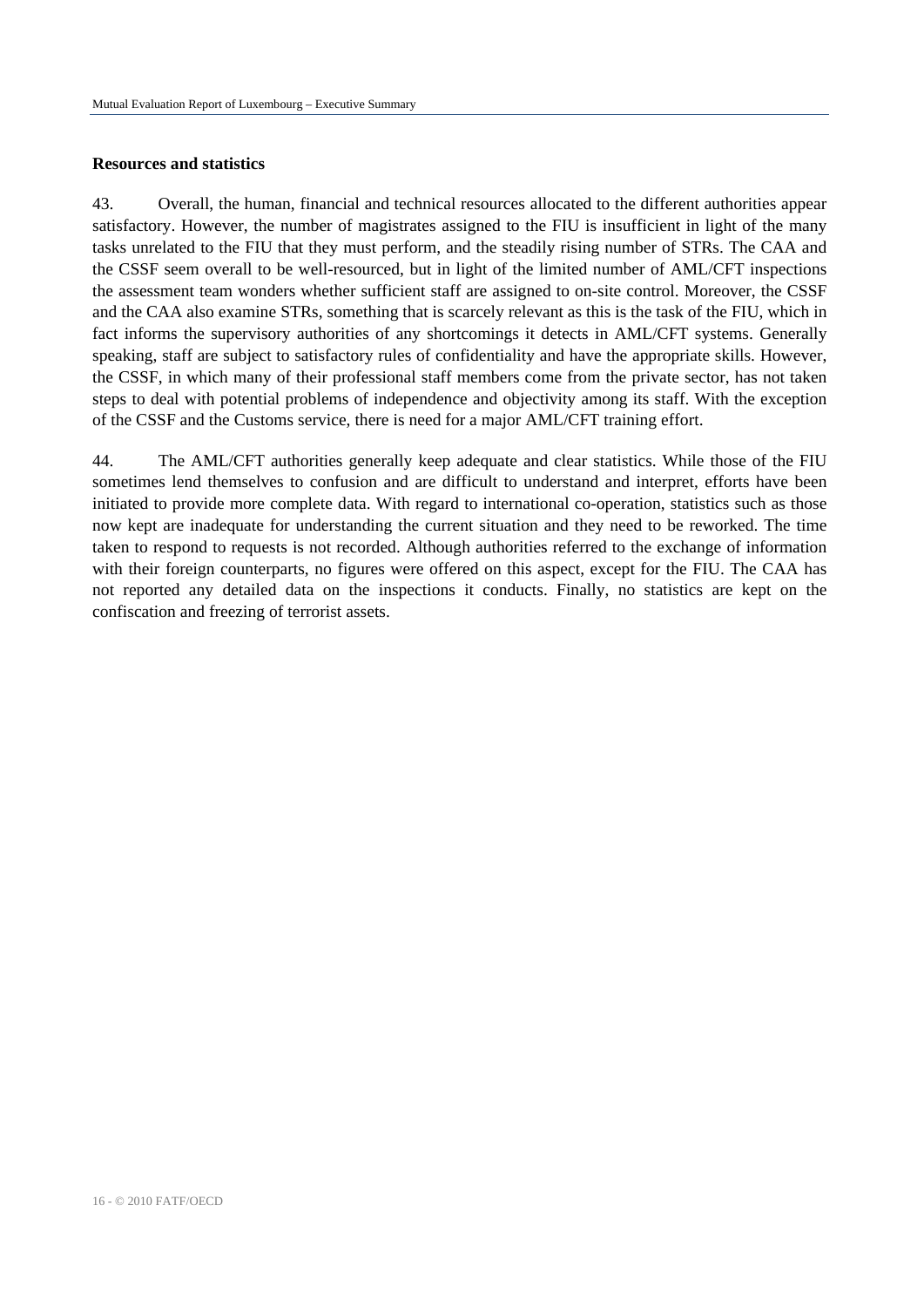# **TABLES**

# <span id="page-16-0"></span>**Table 1: Ratings of Compliance with FATF Recommendations**

## **Table 2-3: Not translated, please see the original French document.**

#### **Table 1: Ratings of Compliance with FATF Recommendations**

The rating of compliance vis-à-vis the FATF Recommendations should be made according to the four levels of compliance mentioned in the 2004 Methodology (Compliant (C), Largely Compliant (LC), Partially Compliant (PC), Non-Compliant (NC)), or could, in exceptional cases, be marked as not applicable (na).

| <b>Forty Recommendations</b> | Rating    | Summary of factors underlying rating <sup>6</sup>                                                                                                                                                                                                                                                                                                                                                                                                                                                                         |
|------------------------------|-----------|---------------------------------------------------------------------------------------------------------------------------------------------------------------------------------------------------------------------------------------------------------------------------------------------------------------------------------------------------------------------------------------------------------------------------------------------------------------------------------------------------------------------------|
| <b>Legal system</b>          |           |                                                                                                                                                                                                                                                                                                                                                                                                                                                                                                                           |
| ML offence<br>1.             |           | Terrorism and terrorist financing, predicate<br>offences for money laundering, are not<br>criminalised satisfactorily.                                                                                                                                                                                                                                                                                                                                                                                                    |
|                              |           | Doubts as to whether the material elements<br>of the offence of money laundering as<br>defined in national legislation apply to<br>disquise.<br>Effectiveness:                                                                                                                                                                                                                                                                                                                                                            |
|                              |           |                                                                                                                                                                                                                                                                                                                                                                                                                                                                                                                           |
|                              | <b>PC</b> | The implementation of the laundering offence<br>is not satisfactory, given the low number of<br>convictions for laundering (8 convictions<br>between 2003 and 2009), in light of the<br>importance of Luxembourg financial sector<br>and the laundering risk related to the<br>activities of private banks and of non-resident<br>clientele.                                                                                                                                                                              |
|                              |           | In practice, money laundering is not an<br>independent offence and effectively requires<br>prior proof of the predicate offence and a link<br>between this offence and the laundered<br>proceeds. Furthermore, priority is given at the<br>national level to prosecuting the predicate<br>offence rather than the laundering offence.<br>Finally, when the predicate offence is<br>committed abroad, Luxembourg authorities<br>prefer to refer the laundering activity to the<br>country where the predicate offence took |

 $6$  These factors are only required to be set out when the rating is less than Compliant.

1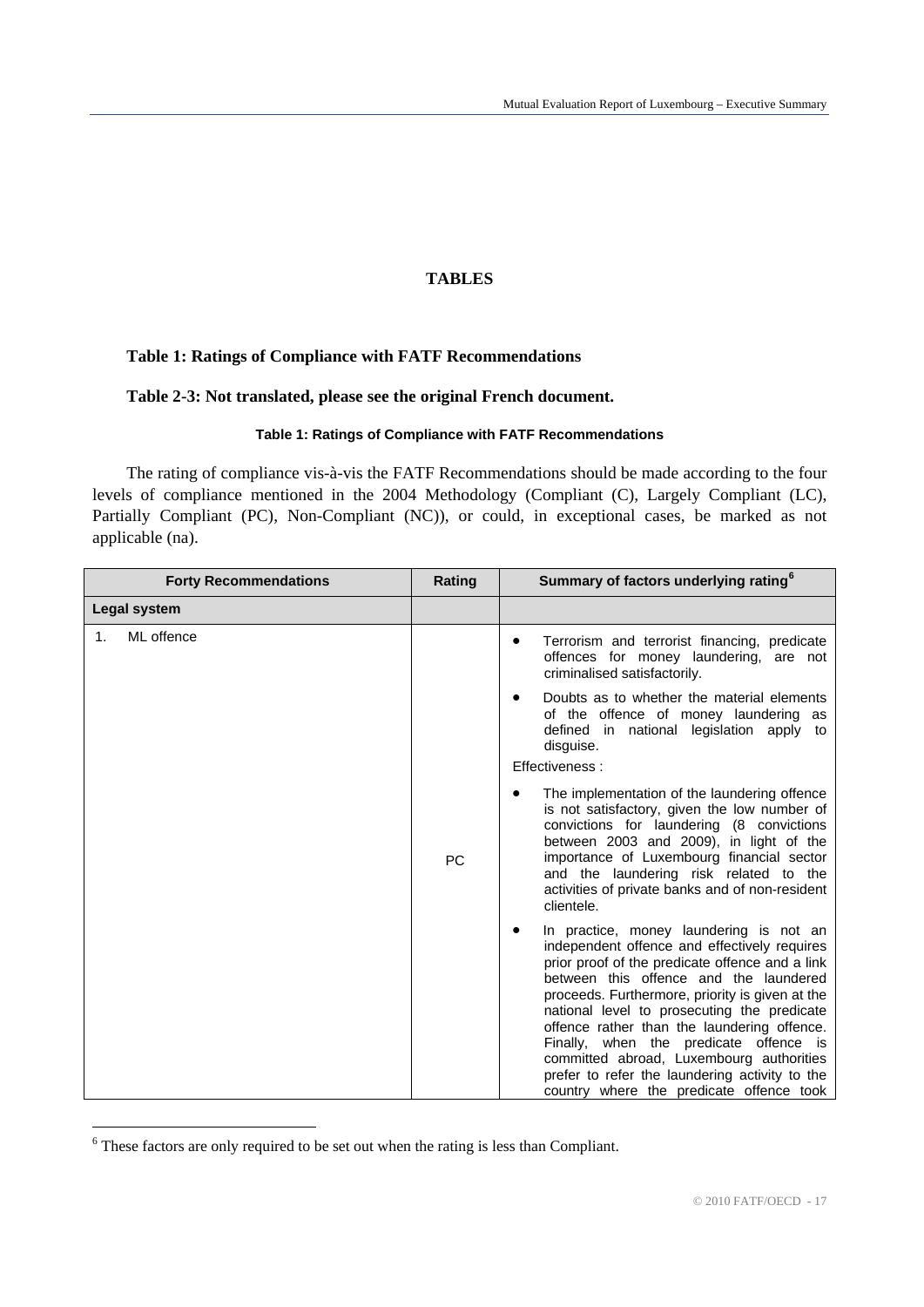| <b>Forty Recommendations</b>                                 | Rating    | Summary of factors underlying rating <sup>6</sup>                                                                                                                                                                                                                                                                                                                                                                                                                                                                                                                                                                                                                                                                                                                                                                                                                                         |
|--------------------------------------------------------------|-----------|-------------------------------------------------------------------------------------------------------------------------------------------------------------------------------------------------------------------------------------------------------------------------------------------------------------------------------------------------------------------------------------------------------------------------------------------------------------------------------------------------------------------------------------------------------------------------------------------------------------------------------------------------------------------------------------------------------------------------------------------------------------------------------------------------------------------------------------------------------------------------------------------|
|                                                              |           | place. In this regard, it has not been<br>established that Luxembourg prosecutes [the<br>laundering offence] when the foreign state<br>receiving the referral does not initiate such<br>action.                                                                                                                                                                                                                                                                                                                                                                                                                                                                                                                                                                                                                                                                                           |
| ML offence - mental element and corporate<br>2.<br>liability | <b>PC</b> | $\bullet$<br>There is no criminal liability for legal persons,<br>fundamental<br>although<br>no<br>principle<br>of<br>domestic law prevents this.<br>There<br>serious<br>are<br>doubts<br>about<br>the<br>effectiveness of the sanctions regime in<br>Luxembourg's<br>place,<br>given<br>practice<br>described under R.1, the country's specific<br>situation, and the risks of laundering, as well<br>as the low number of sanctions and level of<br>penalties<br>(prison sentences<br>and<br>fines)<br>imposed.                                                                                                                                                                                                                                                                                                                                                                         |
| 3.<br>Confiscation and provisional measures                  | PC        | Among the property used or intended for use<br>٠<br>in an offence, only those belonging to the<br>perpetrator of the offence<br>may<br>be<br>confiscated.<br>The<br>holds<br>confiscation<br>same<br>for<br>οf<br>corresponding value, which is generally too<br>restricted in its scope of application.<br>Available<br>provisional<br>for<br>measures<br>blocking/freezing assets are not sufficiently<br>broad and effective.<br>The procedure for tracing assets is rendered<br>cumbersome by professional secrecy.<br>The system's effectiveness cannot be tested<br>٠<br>in the absence of statistics (except those<br>from the FIU)<br>Confiscation is not used in money laundering<br>$\bullet$<br>cases, despite the risks of laundering in<br>Luxembourg.<br>links<br>that<br>The<br>must<br>be<br>established between the assets<br>and a<br>specific offence are problematic. |
| <b>Preventive measures</b>                                   |           |                                                                                                                                                                                                                                                                                                                                                                                                                                                                                                                                                                                                                                                                                                                                                                                                                                                                                           |
| 4.<br>Secrecy laws consistent with the<br>Recommendations    | PC        | There is strict professional secrecy which can<br>٠<br>be invoked against the FIU.<br>Private sector representatives said they<br>$\bullet$<br>feared prosecution for violating professional<br>secrecy in observance of their reporting and<br>information obligations, and for this reason<br>carefully<br>consider<br>whether<br>they<br>the<br>transaction constitutes a predicate offence<br>before reporting it.<br>The penalties (fines) incurred by financial<br>institutions for violating their obligations to co-<br>operate are less severe than those incurred<br>for violating banking secrecy. For this reason,<br>it appears that banking secrecy hinders<br>implementation<br><b>FATF</b><br>οf<br>the<br>Recommendations.                                                                                                                                               |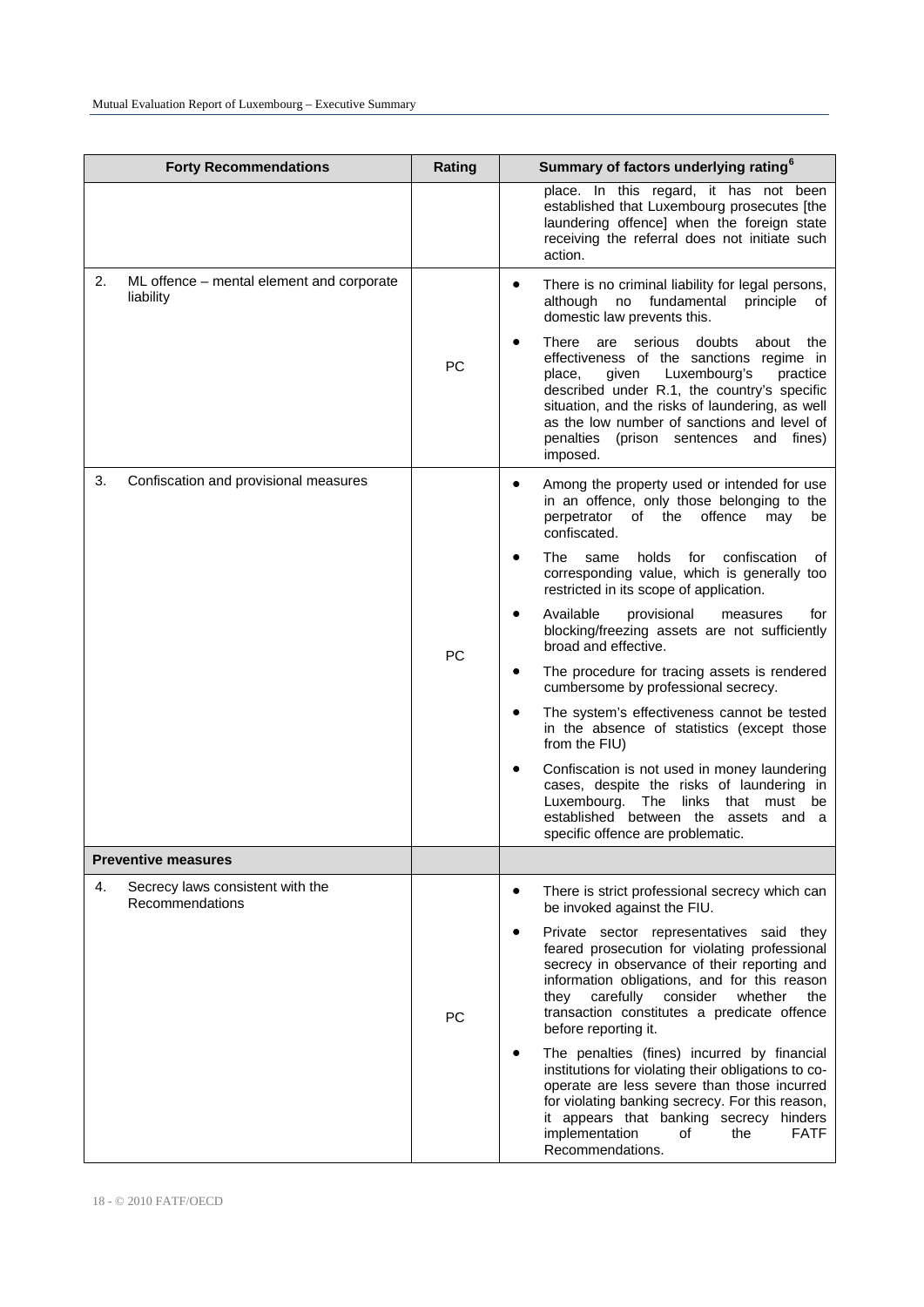| <b>Forty Recommendations</b> | Rating | Summary of factors underlying rating <sup>6</sup>                                                                                                                                                                                                                                                                                                                                     |
|------------------------------|--------|---------------------------------------------------------------------------------------------------------------------------------------------------------------------------------------------------------------------------------------------------------------------------------------------------------------------------------------------------------------------------------------|
|                              |        | $\bullet$<br>The effectiveness of the system is not<br>demonstrated, given the low number of<br>STRs.                                                                                                                                                                                                                                                                                 |
| 5.<br>Customer due diligence |        | Insurance and reinsurance companies and<br>$\bullet$<br>their intermediaries conducting lending and<br>surety activities are not subject to AML/CFT<br>provisions. The same holds for the following<br>financial sector professionals: managers and<br>advisers of collective investment and pension<br>funds, and foreign professionals operating in<br>Luxembourg outside a branch. |
|                              |        | There is no legal or regulatory prohibition on<br>holding accounts in fictitious names.                                                                                                                                                                                                                                                                                               |
|                              |        | There is no legal or regulatory system for<br>managing<br>numbered<br>accounts<br>and<br>passbooks.                                                                                                                                                                                                                                                                                   |
|                              |        | There is no legal or regulatory requirement to<br>$\bullet$<br>verify that any person claiming to act in the<br>name of a customer that is a legal person or<br>arrangement is authorised to do so.                                                                                                                                                                                   |
|                              |        | The obligation to verify the identity of the<br>beneficial owner is not consistent with that of<br>the FATF.                                                                                                                                                                                                                                                                          |
|                              | PC     | There is no obligation to verify whether the<br>customer is acting on behalf of another<br>person and to take all reasonable measures<br>to obtain identification data sufficient to verify<br>the identity of that other person. There has<br>been no analysis of ML/FT risks in<br>Luxembourg.                                                                                      |
|                              |        | Consequently, apart from the enhanced CDD<br>measures required by law, the obligation to<br>perform enhanced CDD is limited to the<br>situations deemed by the financial institutions<br>themselves to present a high ML/FT risk.                                                                                                                                                     |
|                              |        | There are no simplified or reduced CDD<br>measures, but rather an exemption from all<br>CDD.                                                                                                                                                                                                                                                                                          |
|                              |        | The exemption covers all CDD measures:<br>identification and verification of the customer<br>and the beneficial owner, information on the<br>nature and purpose of the business<br>relationship, ongoing monitoring.                                                                                                                                                                  |
|                              |        | The exemption is allowed even when there<br>are doubts about the veracity or adequacy of<br>previously obtained customer identification<br>data.                                                                                                                                                                                                                                      |
|                              |        | Luxembourg treats<br>banks and financial<br>institutions located<br>in countries of the<br>EU/EEA and those listed by the Grand-Ducal<br>Regulation as equivalent to its own, as well<br>as according to the circulars branches and<br>subsidiaries regardless of their location, and<br>completely exempts its financial institutions                                                |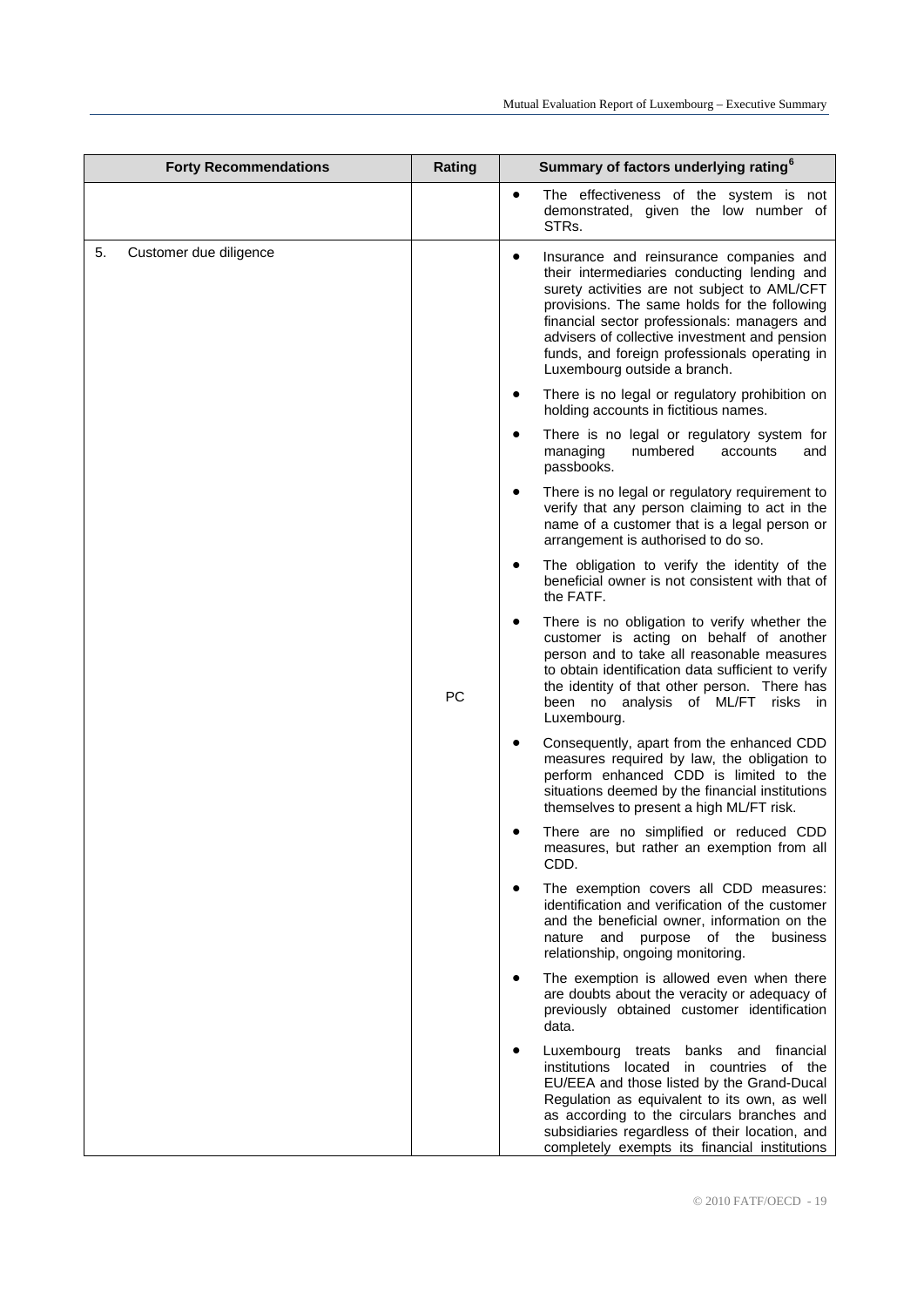| <b>Forty Recommendations</b>      | Rating    | Summary of factors underlying rating <sup>6</sup>                                                                                                                                                                                                                                                                                                                                                                                                                                                                                                                 |
|-----------------------------------|-----------|-------------------------------------------------------------------------------------------------------------------------------------------------------------------------------------------------------------------------------------------------------------------------------------------------------------------------------------------------------------------------------------------------------------------------------------------------------------------------------------------------------------------------------------------------------------------|
|                                   |           | from any due diligence regarding these<br>entities.<br>An exemption from due diligence may be<br>applied to non-residents without there being a<br>condition for such an exemption in all cases<br>that the customer's country of residence<br>respects the FATF Recommendations and<br>applies them effectively.<br>The effectiveness of the prevention system<br>demonstrated:<br>CDD.<br>has<br>not<br>been<br>exemptions apply to a significant portion of<br>financial institutions' activities, producing a<br>small number of STRs in light of the size of |
|                                   |           | the financial sector.                                                                                                                                                                                                                                                                                                                                                                                                                                                                                                                                             |
| Politically exposed persons<br>6. |           | Not all financial institutions are covered.<br>The definition of PEP is not consistent with<br>$\bullet$<br>that of the FATF: not all important public<br>functions and certain direct family members<br>are not covered with the result that the PEP<br>definition in Luxembourg is more restrictive<br>than that of the FATF.                                                                                                                                                                                                                                   |
|                                   |           | The enhanced due diligence obligation with<br>respect to PEPs applies only to those PEPs<br>who reside outside Luxembourg.                                                                                                                                                                                                                                                                                                                                                                                                                                        |
|                                   | PC        | Lack of a legal or regulatory obligation to<br>have a risk management system for<br>determining whether the beneficial owner is a<br>PEP.                                                                                                                                                                                                                                                                                                                                                                                                                         |
|                                   |           | Lack of a legal or regulatory obligation to<br>obtain senior management approval before<br>Only "high-level"<br>opening an account.<br>approval is required without this being<br>specified in an enforceable provision.                                                                                                                                                                                                                                                                                                                                          |
|                                   |           | There is no obligation to obtain senior<br>management approval to continue a business<br>relationship with a customer who has become<br>a PEP.                                                                                                                                                                                                                                                                                                                                                                                                                    |
|                                   |           | The effectiveness of the system has not been<br>demonstrated, given the lack of obligation to<br>determine whether a PEP is the beneficial<br>owner, and the scope of CDD exemptions.                                                                                                                                                                                                                                                                                                                                                                             |
| 7.<br>Correspondent banking       |           | Not all financial institutions are covered.                                                                                                                                                                                                                                                                                                                                                                                                                                                                                                                       |
|                                   |           | The law regulates correspondent banking<br>relations only with respect to financial<br>institutions located outside the EU/EEA.                                                                                                                                                                                                                                                                                                                                                                                                                                   |
|                                   | <b>NC</b> | The CSSF Circular contradicts the law by<br>extending the legal exemption to financial<br>institutions<br>equivalent<br>located<br>in<br>third<br>countries.                                                                                                                                                                                                                                                                                                                                                                                                      |
|                                   |           | Financial institutions are not required to verify<br>whether the institution concerned has been<br>subjected<br>ML/FT<br>to<br>investigation<br>or                                                                                                                                                                                                                                                                                                                                                                                                                |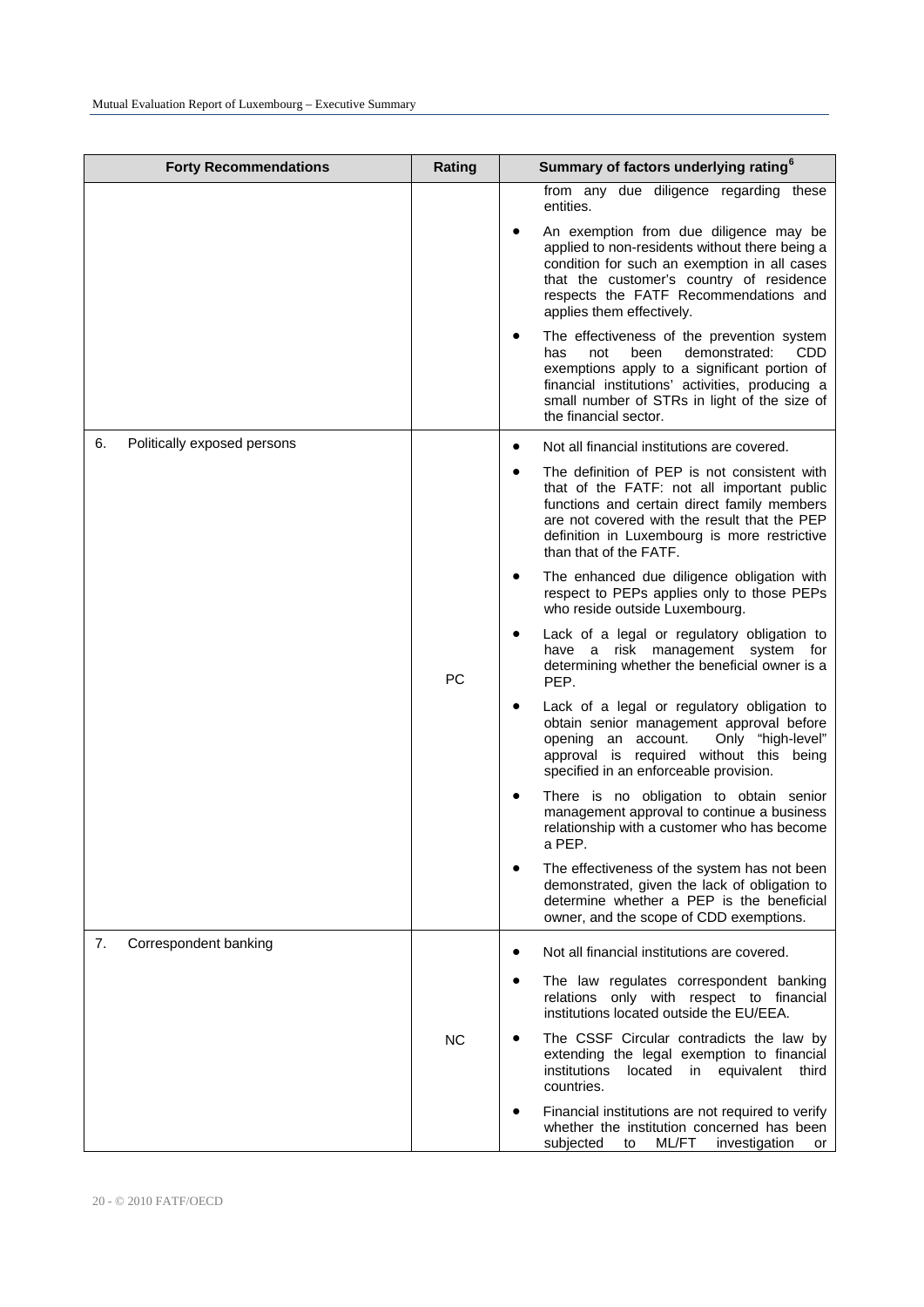| <b>Forty Recommendations</b>              | Rating | Summary of factors underlying rating <sup>6</sup>                                                                                                                                                                                                                            |
|-------------------------------------------|--------|------------------------------------------------------------------------------------------------------------------------------------------------------------------------------------------------------------------------------------------------------------------------------|
|                                           |        | regulatory action.                                                                                                                                                                                                                                                           |
|                                           |        | There is no requirement to obtain senior<br>approval<br>establish<br>management<br>to<br>correspondent banking relationship.                                                                                                                                                 |
|                                           |        | The CSSF Circular is silent as to the<br>implementation of these obligations; their<br>effectiveness of their application cannot be<br>measured.                                                                                                                             |
| New technologies & non face-to-face<br>8. |        | Not all financial institutions are covered.<br>٠                                                                                                                                                                                                                             |
| business                                  |        | The law does not require financial institutions<br>to adopt policies or have measures to prevent<br>the misuse of new technologies.                                                                                                                                          |
|                                           | PC     | One of the supplementary CDD measures<br>that must be taken when entering a non-face-<br>to-face relationship does not allow for<br>satisfactory management of the risks relating<br>to the customer's absence.                                                              |
|                                           |        | There is no provision for transactions that do<br>not involve the physical presence of the<br>customer.                                                                                                                                                                      |
| Third parties and introducers<br>9.       |        | Not all financial institutions are covered (see<br>٠<br>the introduction to Section 3).                                                                                                                                                                                      |
|                                           |        | The CSSF Circular and the CAA Circular<br>Letter limit legislative requirements on<br>conditions for granting third-party introducers<br>status to banks and financial institutions of<br>the EU or the EAA by automatically<br>recognising them as third party introducers. |
|                                           | PC     | Financial institutions are under no legal or<br>regulatory obligation to ensure that the third<br>party introducer, when established outside<br>Luxembourg, will immediately supply certain<br>elements of the CDD process.                                                  |
|                                           |        | Financial institutions are also under no legal<br>or regulatory obligation to ensure that the<br>third party is able to supply, upon request and<br>without delay, copies of all the documents<br>obtained during the CDD process.                                           |
|                                           |        | The copies of document that third parties<br>must supply are limited to those relating to<br>identification and verification of customer<br>identity, to the exclusion of information on the<br>nature and<br>purpose of the<br>business<br>relationship.                    |
| 10. Record keeping                        |        | Not all financial institutions are covered (see<br>$\bullet$<br>the introduction to Section 3).                                                                                                                                                                              |
|                                           | LC     | There is no provision for extending the record<br>$\bullet$<br>keeping requirement beyond 5 years at the<br>request of a competent authority.                                                                                                                                |
|                                           |        | The record-keeping obligation does not<br>٠<br>indicate that the documents kept must allow<br>transactions to be reconstructed.                                                                                                                                              |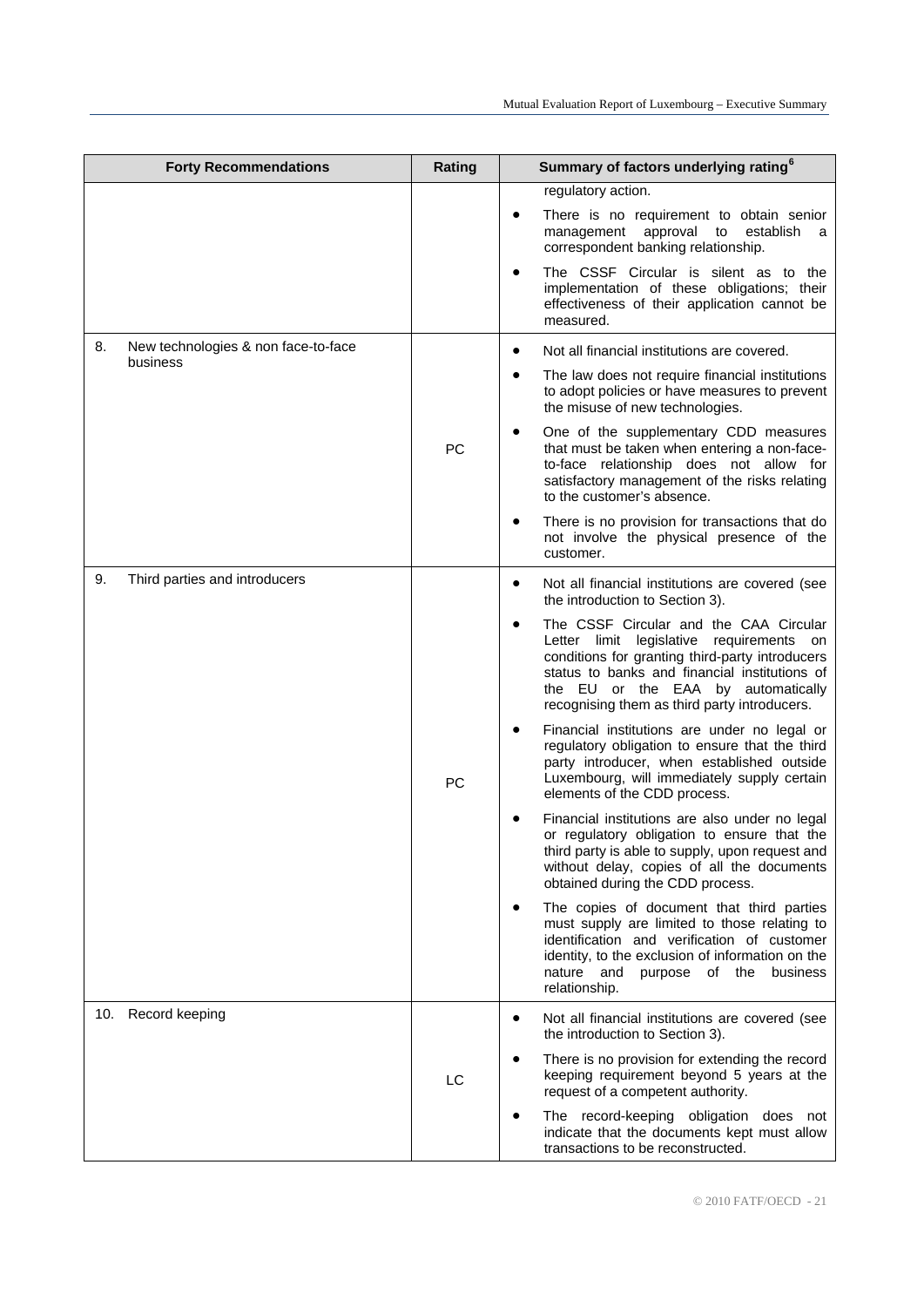| <b>Forty Recommendations</b>            | Rating    | Summary of factors underlying rating <sup>6</sup>                                                                                                                                                                                                             |
|-----------------------------------------|-----------|---------------------------------------------------------------------------------------------------------------------------------------------------------------------------------------------------------------------------------------------------------------|
|                                         |           | The obligation to provide documents and<br>$\bullet$<br>information in a timely manner to competent<br>authorities applies only to credit and financial<br>institutions.                                                                                      |
| Unusual transactions<br>11.             |           | Not all financial institutions are covered (see<br>the introduction to Section 3).                                                                                                                                                                            |
|                                         | PC        | There is no legal or regulatory obligation to<br>$\bullet$<br>the<br>operations<br>covered<br>examine<br>by<br>Recommendation 11.                                                                                                                             |
|                                         |           | There is no legal or regulatory obligation to<br>document the<br>findings<br>of<br>such<br>an<br>examination.                                                                                                                                                 |
|                                         |           | There is no legal or regulatory obligation for<br>٠<br>making these findings available.                                                                                                                                                                       |
| 12.<br>DNFBP - R.5, 6, 8-11             |           | It is uncertain whether securitisation firms,<br>$\bullet$<br>excluded from the scope of the AML/CFT<br>Law, are covered when performing TCSP<br>activities.                                                                                                  |
|                                         |           | The definition of trust and company services<br>$\bullet$<br>is not fully consistent with that of the FATF.                                                                                                                                                   |
|                                         | <b>NC</b> | The<br>shortcomings<br>identified<br>under<br>Recommendations 5, 6 and 8 to 11 in Section<br>3 are also valid for DNFBPs.                                                                                                                                     |
|                                         |           | In addition, DNFBPs have no obligation to<br>$\bullet$<br>make documents and information available to<br>the authorities on a timely basis.                                                                                                                   |
|                                         |           | In addition to the shortcomings identified<br>above, casinos have no obligation to identify<br>the beneficial owner and to take reasonable<br>steps to verify the identity of the beneficial<br>owner.                                                        |
| 13.<br>Suspicious transaction reporting |           | Not all financial institutions are covered (see<br>٠<br>the introduction to Section 3).                                                                                                                                                                       |
|                                         |           | The obligation to co-operate [with authorities]<br>may fail to function properly due to the fear<br>the<br>financial<br>the<br>part<br>of<br>sector<br>on<br>professional, who<br>has<br>not fulfilled his<br>obligations, that he might incriminate himself. |
|                                         | PC        | The FT offence, as a predicate offence for<br>$\bullet$<br>laundering, is not criminalised in accordance<br>with Special Recommendation II.                                                                                                                   |
|                                         |           | It is unclear whether professionals are in<br>practice authorised to report transactions that<br>might involve tax offences that are not<br>predicate offences to ML.                                                                                         |
|                                         |           | Effectiveness:                                                                                                                                                                                                                                                |
|                                         |           | The number of STRs is very low, distributed<br>٠<br>among a small number of reporters, and the<br>statistics show that many STRs are motivated<br>not by suspicion but by the fact that the<br>customer has been investigated or convicted.                   |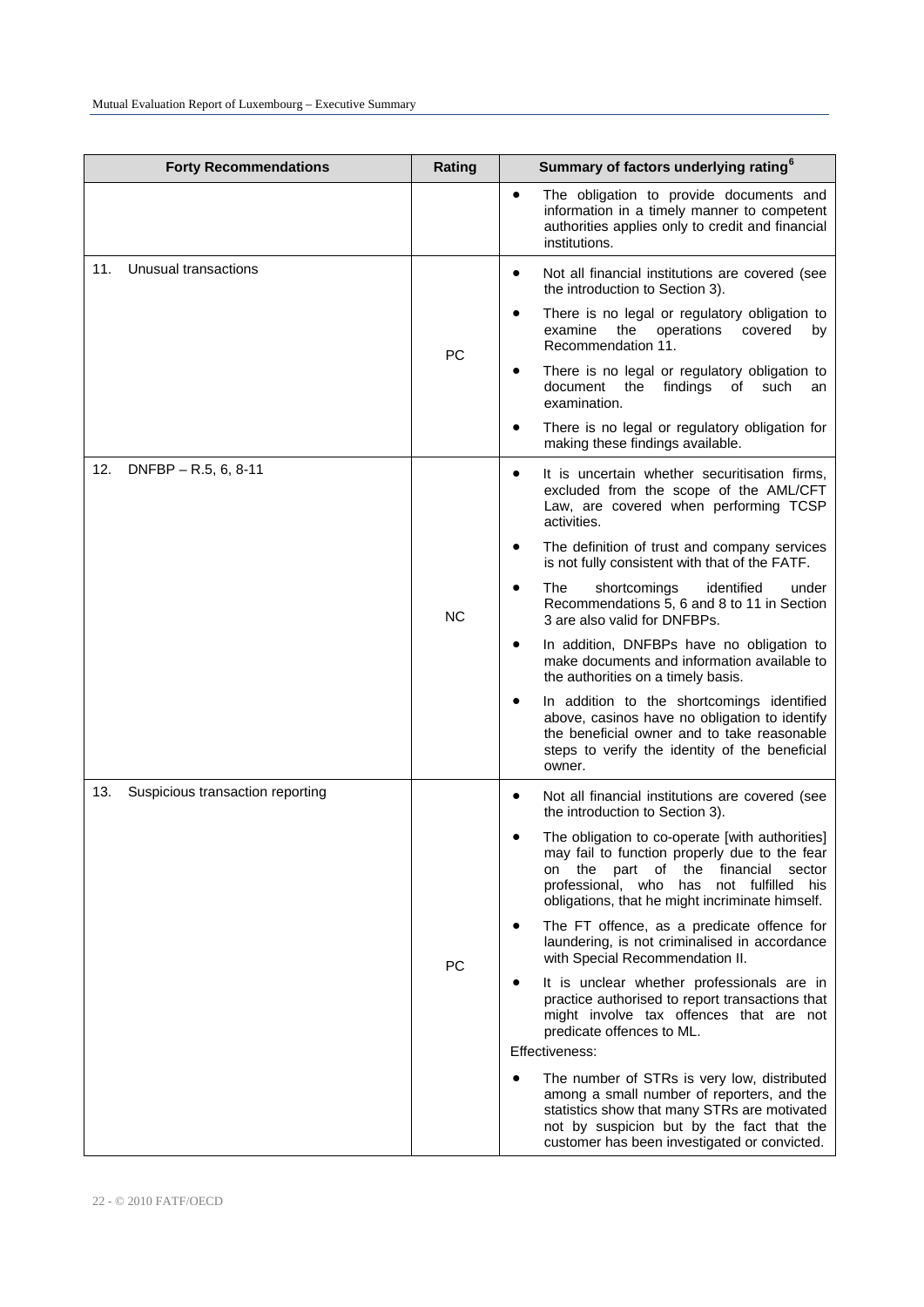| <b>Forty Recommendations</b>                 | Rating    | Summary of factors underlying rating <sup>6</sup>                                                                                                                                                                                                   |
|----------------------------------------------|-----------|-----------------------------------------------------------------------------------------------------------------------------------------------------------------------------------------------------------------------------------------------------|
|                                              |           | With respect to terrorist financing, the<br>$\bullet$<br>obligation is in practice limited to reporting<br>transactions involving listed persons.                                                                                                   |
|                                              |           | Moreover, it appears that financial institutions<br>go further than normally necessary in<br>examining the underlying offence.                                                                                                                      |
| 14.<br>Protection & no tipping-off           |           | The tipping off prohibition only covers STRs<br>٠<br>that have already been submitted.                                                                                                                                                              |
|                                              | PC        | There are numerous exceptions to the tipping<br>٠<br>off ban which are not authorised by the<br>Recommendation, in the case of international<br>legal assistance requests and when the<br>customer asks why the transaction was not<br>carried out. |
|                                              |           | No sanctions were imposed for violations of<br>tipping off detected in 2007 and 2008.                                                                                                                                                               |
| 15.<br>Internal controls, compliance & audit |           | Not all financial institutions are covered (see<br>٠<br>the introduction to Section 3).                                                                                                                                                             |
|                                              | PC        | Compliance is not required by the law or any<br>other binding instrument, but only by the<br>circulars<br>issued<br>by<br>the<br>supervisory<br>authorities.                                                                                        |
|                                              |           | Legislative provisions governing<br>internal<br>control make no mention of ML/FT.                                                                                                                                                                   |
|                                              |           | Only the non-binding circulars mention<br>appropriate employee hiring procedures, and<br>they provide no details as to what these<br>procedures should include.                                                                                     |
| 16.<br>DNFBP - R.13-15 & 21                  |           | It is uncertain whether securitisation firms,<br>$\bullet$<br>excluded from the scope of the AML/CFT<br>Law, are covered when performing TCSP<br>activities.                                                                                        |
|                                              | <b>NC</b> | The<br>shortcomings<br>identified<br>under<br>Recommendations 13, 14, 15 and 21 in<br>Section 3 are also valid for DNFBPs.                                                                                                                          |
|                                              |           | No effective implementation given the very<br>low number of reports.                                                                                                                                                                                |
| 17.<br>Sanctions                             |           | Not all financial institutions are covered (see<br>٠<br>introduction of section 3)                                                                                                                                                                  |
|                                              | <b>NC</b> | The<br>fine<br>thresholds<br>(criminal<br>$\bullet$<br>and<br>administrative) are too low to be dissuasive<br>or proportionate.                                                                                                                     |
|                                              |           | Apart from withdrawal of license, the<br>administrative sanctions and other measures<br>available to the CSSF are not applicable to<br>legal persons.                                                                                               |
|                                              |           | The range of sanctions available to the CSSF<br>$\bullet$<br>is not broad enough (fine or prohibition of<br>activity).                                                                                                                              |
|                                              |           | There are doubts about the applicability of                                                                                                                                                                                                         |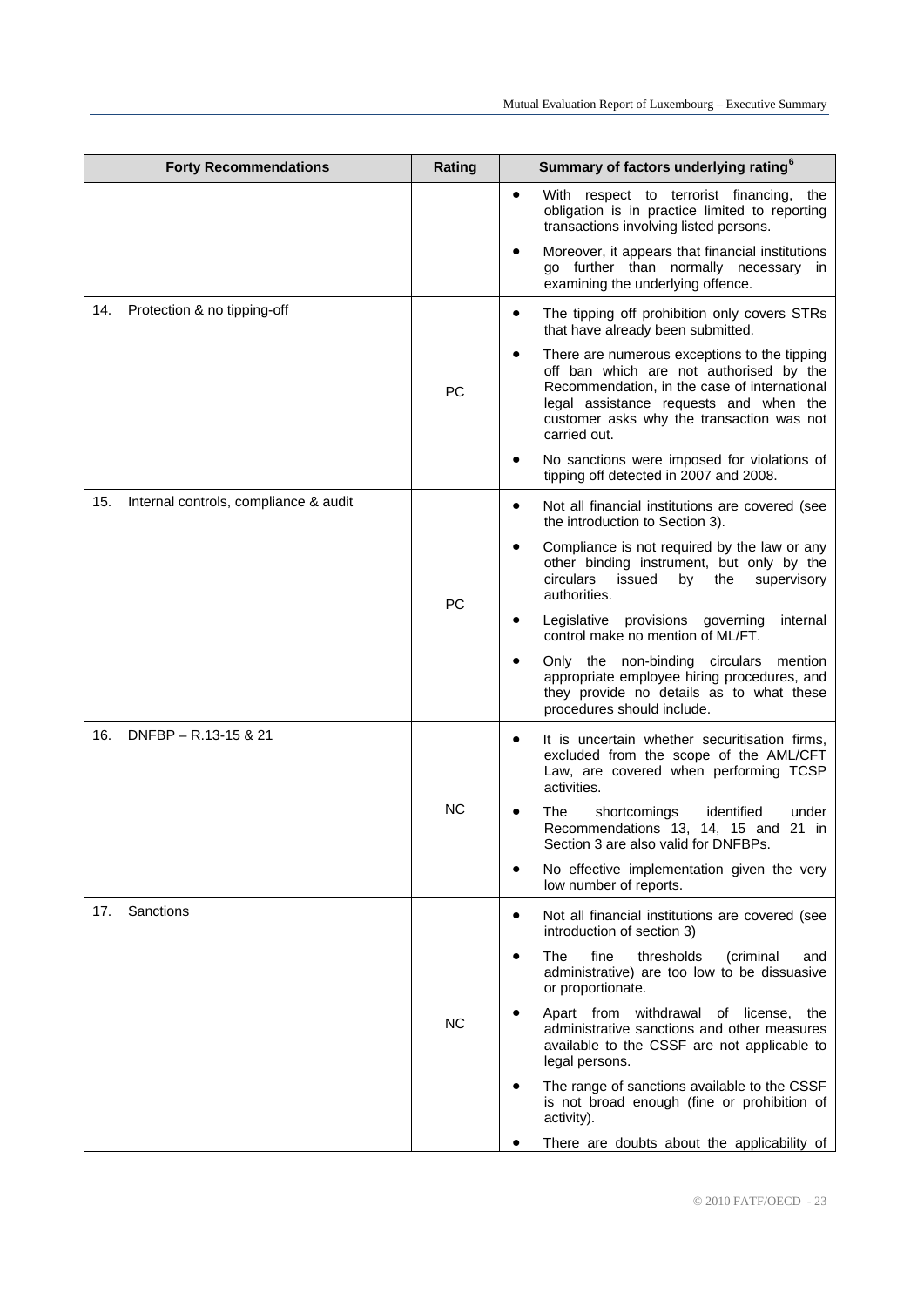|     | <b>Forty Recommendations</b>                    | Rating    | Summary of factors underlying rating <sup>6</sup>                                                                                                                                                                                                                                     |
|-----|-------------------------------------------------|-----------|---------------------------------------------------------------------------------------------------------------------------------------------------------------------------------------------------------------------------------------------------------------------------------------|
|     |                                                 |           | CAA sanctions to the violation of AML/CFT<br>obligations.                                                                                                                                                                                                                             |
|     |                                                 |           | Having never been applied, the sanctions<br>$\bullet$<br>regime is not effective or dissuasive.                                                                                                                                                                                       |
| 18. | Shell banks                                     | LC        | Only banks, and not all financial institutions in<br>$\bullet$<br>Luxembourg, are prohibited from establishing<br>maintaining<br>correspondent<br>and<br>banking<br>relationships.                                                                                                    |
|     |                                                 |           | There is no requirement to ensure that the<br>$\bullet$<br>respondent banks do not allow shell banks to<br>use their accounts.                                                                                                                                                        |
| 19. | Other forms of reporting                        | PC        | With the exception of a short note dating from<br>٠<br>2004 and not in and of itself constituting a<br>study, there is no evidence to show that<br>Luxembourg has considered introducing a<br>system for reporting cash transactions.                                                 |
| 20. | Other NFBP & secure transaction<br>techniques   | PC        | It is not clear that Luxembourg has given<br>$\bullet$<br>further thought, since the AML/CFT law came<br>into force in 2004, to subjecting other non-<br>financial businesses and enterprises to<br>AML/CFT provisions.                                                               |
|     |                                                 |           | It is also not clear that Luxembourg is<br>encouraging the development of modern and<br>techniques<br>for<br>conducting<br>secure<br>transactions that are less vulnerable to the<br>risk of money laundering.                                                                        |
|     | 21. Special attention for higher risk countries |           | Not all financial institutions are covered (see<br>٠<br>the introduction to Section 3).                                                                                                                                                                                               |
|     |                                                 |           | There is no obligation for financial institutions<br>$\bullet$<br>to pay special attention in their business<br>dealings and in their transactions with<br>residents of countries that do not apply the<br><b>FATF</b><br>Recommendations<br>do<br>or<br><b>SO</b><br>insufficiently. |
|     |                                                 | <b>NC</b> | There are no effective measures for advising<br>financial institutions of weaknesses in the<br>AML/CFT systems of certain countries.                                                                                                                                                  |
|     |                                                 |           | There is no obligation to examine the<br>operations covered by Recommendation 21<br>and to document the findings.                                                                                                                                                                     |
|     |                                                 |           | There is no legal or regulatory obligation to<br>document the<br>findings<br>of<br>such<br>an<br>examination.                                                                                                                                                                         |
|     |                                                 |           | The counter-measures foreseen by the law<br>are insufficient.                                                                                                                                                                                                                         |
|     |                                                 |           | In the absence of counter-measures visible,<br>$\bullet$<br>the system is ineffective.                                                                                                                                                                                                |
| 22. | Foreign branches & subsidiaries                 | <b>PC</b> | Not all financial institutions are covered (see<br>$\bullet$<br>the introduction to Section 3).                                                                                                                                                                                       |
|     |                                                 |           | EU/EEA countries and countries listed in the<br>Grand-Ducal Regulation are considered as                                                                                                                                                                                              |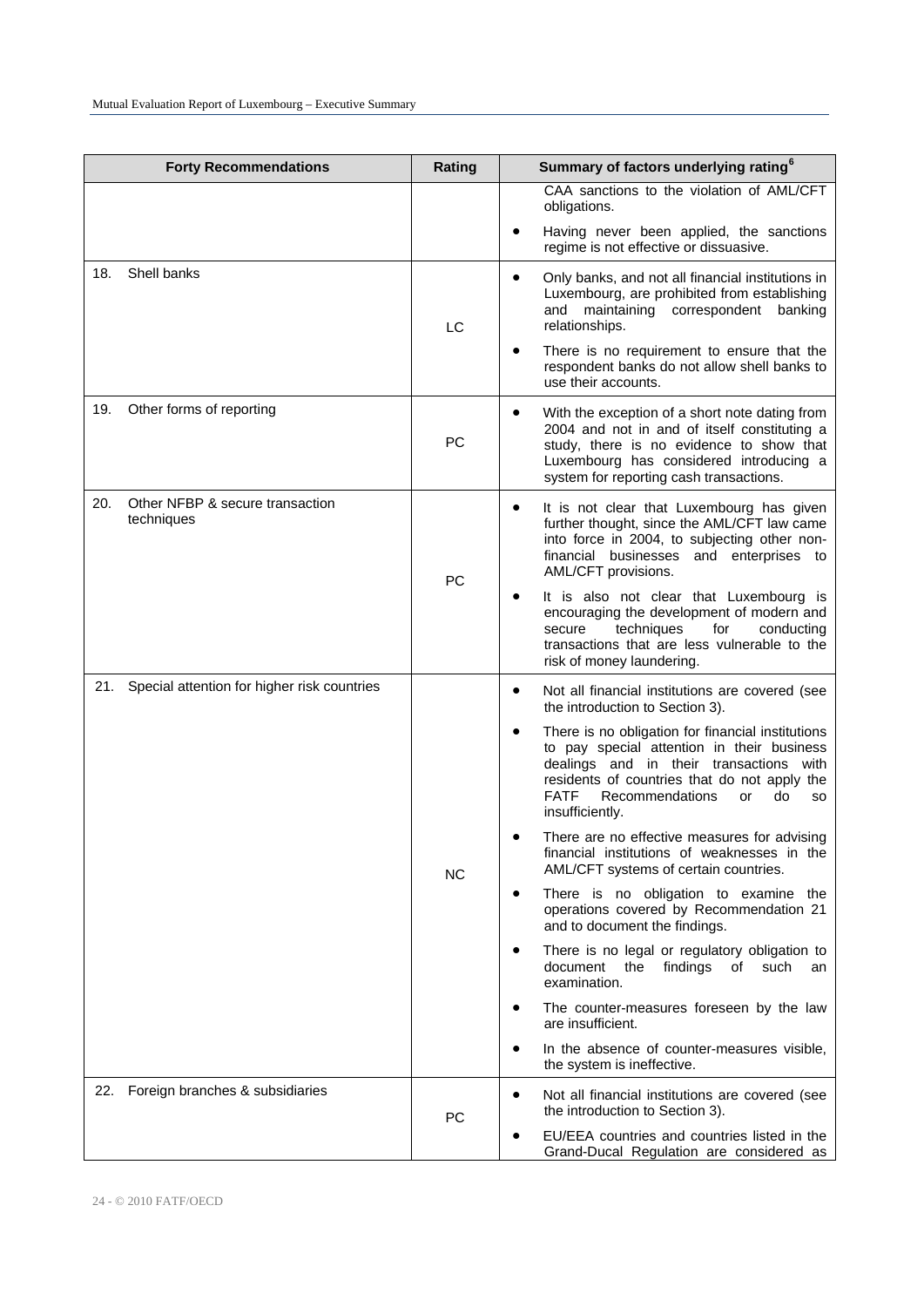| <b>Forty Recommendations</b>                             | Rating    | Summary of factors underlying rating <sup>6</sup>                                                                                                                                                                                                        |
|----------------------------------------------------------|-----------|----------------------------------------------------------------------------------------------------------------------------------------------------------------------------------------------------------------------------------------------------------|
|                                                          |           | equivalent; institutions are not required to<br>determine whether the obligations of these<br>countries are consistent with those of<br><b>FATF</b><br>Luxembourg<br>and<br>the<br>Recommendations.                                                      |
|                                                          |           | AML/CFT measures are limited to CDD and<br>record keeping obligations.                                                                                                                                                                                   |
|                                                          |           | There is no mention of countries that do not<br>apply the FATF Recommendations or that do<br>so insufficiently.                                                                                                                                          |
| Regulation, supervision and monitoring<br>23.            |           | Not all financial institutions are covered (see<br>$\bullet$<br>introduction of section 3)                                                                                                                                                               |
|                                                          |           | There are no obligations to prevent criminals'<br>$\bullet$<br>associates from holding or being the<br>beneficial owner of a significant or controlling<br>interest in a financial institution.                                                          |
|                                                          |           | There is no oversight strategy allowing the<br>competent authorities to assess or review the<br>procedures adopted by financial institutions<br>to determine and manage the level of risk or<br>to examine the decisions taken by these<br>institutions. |
|                                                          | РC        | With the exception of credit institutions and<br>collective investment funds, the CSSF has no<br>inspection plan.                                                                                                                                        |
|                                                          |           | The CSSF carries out no inspections of any<br>$\bullet$<br>financial<br>institutions<br>other than<br>credit<br>institutions and collective investment funds.                                                                                            |
|                                                          |           | The number and quality of AML/CFT<br>inspections by the authorities is insufficient.                                                                                                                                                                     |
|                                                          |           | CSSF inspections do not cover institutions'<br>$\bullet$<br>AML/CFT internal procedures and policies.                                                                                                                                                    |
|                                                          |           | The AML/CFT<br>provisions on licensing<br>procedures applicable to financial institutions<br>and insurance companies came into force<br>only recently and their effectiveness has not<br>been tested.                                                    |
| DNFBP - regulation, supervision and<br>24.<br>monitoring |           | It is uncertain whether securitisation firms,<br>$\bullet$<br>excluded from the scope of the AML/CFT<br>Law, are covered when performing TCSP<br>activities.                                                                                             |
|                                                          | <b>NC</b> | There is no supervision for real estate agents,<br>dealers in high-value goods and providers of<br>trust and company services, apart from those<br>covered under other activities.                                                                       |
|                                                          |           | There are serious doubts about enforcement<br>$\bullet$<br>powers and consequently no penalties for<br>registered auditors, lawyers, notaries and<br>accountants who breach their AML/CFT<br>obligations.                                                |
|                                                          |           | In the absence of sanctions and evidence of<br>controls<br>conducted<br>and<br>their<br>results,                                                                                                                                                         |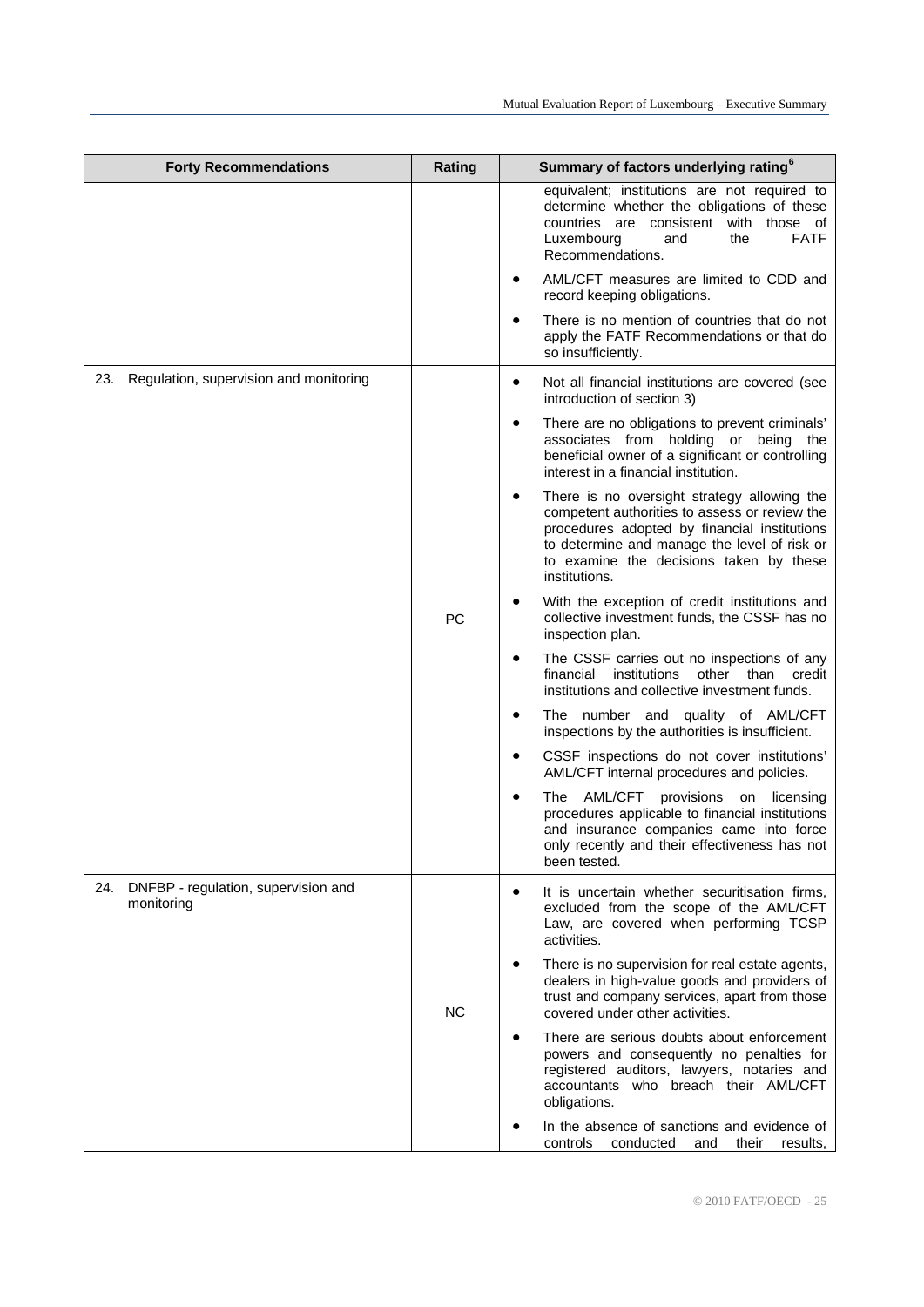| <b>Forty Recommendations</b>     | Rating    | Summary of factors underlying rating <sup>6</sup>                                                                                                                                                                                                                                                                                                                                                                                |
|----------------------------------|-----------|----------------------------------------------------------------------------------------------------------------------------------------------------------------------------------------------------------------------------------------------------------------------------------------------------------------------------------------------------------------------------------------------------------------------------------|
|                                  |           | effectiveness has not been demonstrated.                                                                                                                                                                                                                                                                                                                                                                                         |
| 25. Guidelines & Feedback        |           | <b>Financial Institutions:</b>                                                                                                                                                                                                                                                                                                                                                                                                   |
|                                  |           | STR guidelines<br>The<br>say<br>little<br>about<br>professionals' obligations and include only<br>general indications with respect to money<br>laundering.                                                                                                                                                                                                                                                                       |
|                                  |           | Feedback is limited to the FIU annual report<br>٠<br>and acknowledgment of receipt of STRs.                                                                                                                                                                                                                                                                                                                                      |
|                                  | PC        | Guidelines are not tailored to the various<br>$\bullet$<br>sectors of financial institutions' activities in<br>Luxembourg and do not indicate<br>the<br>measures that institutions should take to<br>meet their AML/CFT obligations effectively.                                                                                                                                                                                 |
|                                  |           | DNFBPs:                                                                                                                                                                                                                                                                                                                                                                                                                          |
|                                  |           | No profession has updated guidelines<br>reflecting the latest amendments to the<br>AML/CFT Law.                                                                                                                                                                                                                                                                                                                                  |
|                                  |           | The existing guidelines are not binding, but<br>merely recall obligations without indicating<br>how they should be applied and without<br>considering the specific risks to which non-<br>financial businesses and professions are<br>exposed.                                                                                                                                                                                   |
| Institutional and other measures |           |                                                                                                                                                                                                                                                                                                                                                                                                                                  |
| 26. The FIU                      |           | At the time of the on-site visit, not all STRs<br>٠<br>were being analysed.                                                                                                                                                                                                                                                                                                                                                      |
|                                  |           | The quality of the annual report, in particular<br>its confusing statistics and the absence of<br>money laundering typologies.<br>Effectiveness                                                                                                                                                                                                                                                                                  |
|                                  |           | The FIU's lack of specialisation, the fact that<br>it is composed almost exclusively of<br>prosecuting magistrates and its location<br>within the Public Prosecutor's Office prevent<br>it from focusing on ML/FT offences.                                                                                                                                                                                                      |
|                                  | LC        | Apart from their FIU functions, its magistrates<br>perform<br>other<br>functions<br>relating<br>to<br>investigations<br>and<br>the<br>execution<br>of<br>international mutual assistance requests in<br>which<br>laundering<br>money<br>has<br>been<br>designated by the requesting authority or<br>where there is a link with a file prepared by<br>the FIU, which interferes with their primary<br>function of analysing STRs. |
|                                  |           | Lack of effectiveness of the system, as<br>٠<br>evidenced by the low number of cases giving<br>to<br>investigation,<br>prosecution<br>rise<br>and<br>conviction for ML/TF matters                                                                                                                                                                                                                                                |
| 27. Law enforcement authorities  | <b>PC</b> | The authorities designated for investigations<br>٠<br>focus their efforts on the predicate offences<br>and not on ML/FT violations.                                                                                                                                                                                                                                                                                              |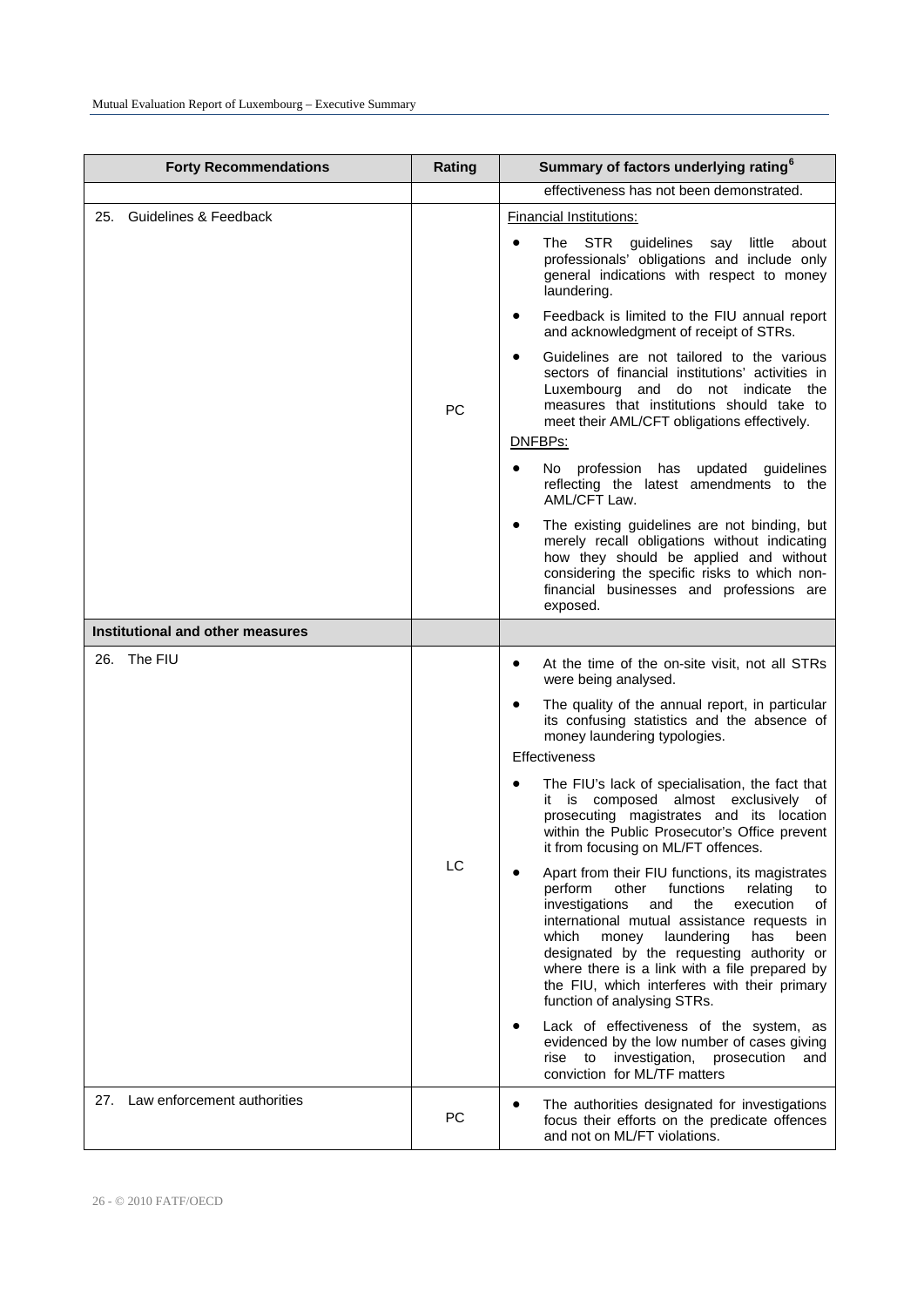| <b>Forty Recommendations</b>          | Rating    | Summary of factors underlying rating <sup>6</sup>                                                                                                                                                                                                                                                                  |
|---------------------------------------|-----------|--------------------------------------------------------------------------------------------------------------------------------------------------------------------------------------------------------------------------------------------------------------------------------------------------------------------|
|                                       |           | The effectiveness of the system, given the<br>$\bullet$<br>small<br>number<br>of<br>money<br>laundering<br>investigations<br>financing<br>(no<br>terrorist<br>investigations.                                                                                                                                      |
| 28. Powers of competent authorities   | LC        | Apart from flagrant delicto cases,<br>$\bullet$<br>the<br>prosecutor's powers are very limited and<br>(effectiveness) the examining magistrate is<br>involved only rarely in ML/FT cases.                                                                                                                          |
| 29.<br>Supervisors                    |           | The AML/CFT<br>control<br>$\bullet$<br>and<br>sanctioning<br>powers of the CAA are not explicitly<br>described in law and there is a theoretical risk<br>that their legality could be challenged.                                                                                                                  |
|                                       | LC        | The range of sanctions available to the CSSF<br>is not broad enough and sanctions, apart<br>from withdrawal of license, do not apply to<br>legal persons.                                                                                                                                                          |
|                                       |           | The amounts of fines (disciplinary and<br>administrative) are too low to be dissuasive.                                                                                                                                                                                                                            |
| 30. Resources, integrity and training |           | The FIU and the supervisory authorities are<br>$\bullet$<br>short-staffed (supervisory authorities for on-<br>site AML/CFT inspections).                                                                                                                                                                           |
|                                       | <b>PC</b> | The CSSF has not adopted a procedure for<br>addressing potential problems with the<br>independence and objectivity of its staff.                                                                                                                                                                                   |
|                                       |           | With the exception of Customs and the<br>CSSF, AML/CFT training is inadequate and<br>disorganised.                                                                                                                                                                                                                 |
| 31.<br>National co-operation          |           | The effectiveness of the recently-created<br>$\bullet$<br>AML/CFT committee could not be tested.                                                                                                                                                                                                                   |
|                                       | PC        | The mechanisms of operational cooperation<br>$\bullet$<br>and coordination are essentially informal and<br>their effectiveness could not be assessed.                                                                                                                                                              |
| 32.<br><b>Statistics</b>              |           | The available statistics on STRs drawn from<br>the successive annual reports of the FIU are<br>confusing and hard to understand and<br>interpret.                                                                                                                                                                  |
|                                       |           | It is only since 2008 that Luxembourg has<br>been keeping statistics on the prosecution of<br>predicate offences.                                                                                                                                                                                                  |
|                                       | <b>PC</b> | When it comes to mutual legal assistance<br>other international<br>and<br>requests<br>for<br>cooperation, the statistics initially reported by<br>Luxembourg were not understandable and<br>had to be reformulated. The same holds for<br>the shared information obtained or received<br>spontaneously by the FIU. |
|                                       |           | No statistics were offered on information<br>sharing between supervisory authorities. The<br>CAA did not provide detailed data on its<br>inspections.                                                                                                                                                              |
|                                       |           | There is no data on confiscations or on frozen                                                                                                                                                                                                                                                                     |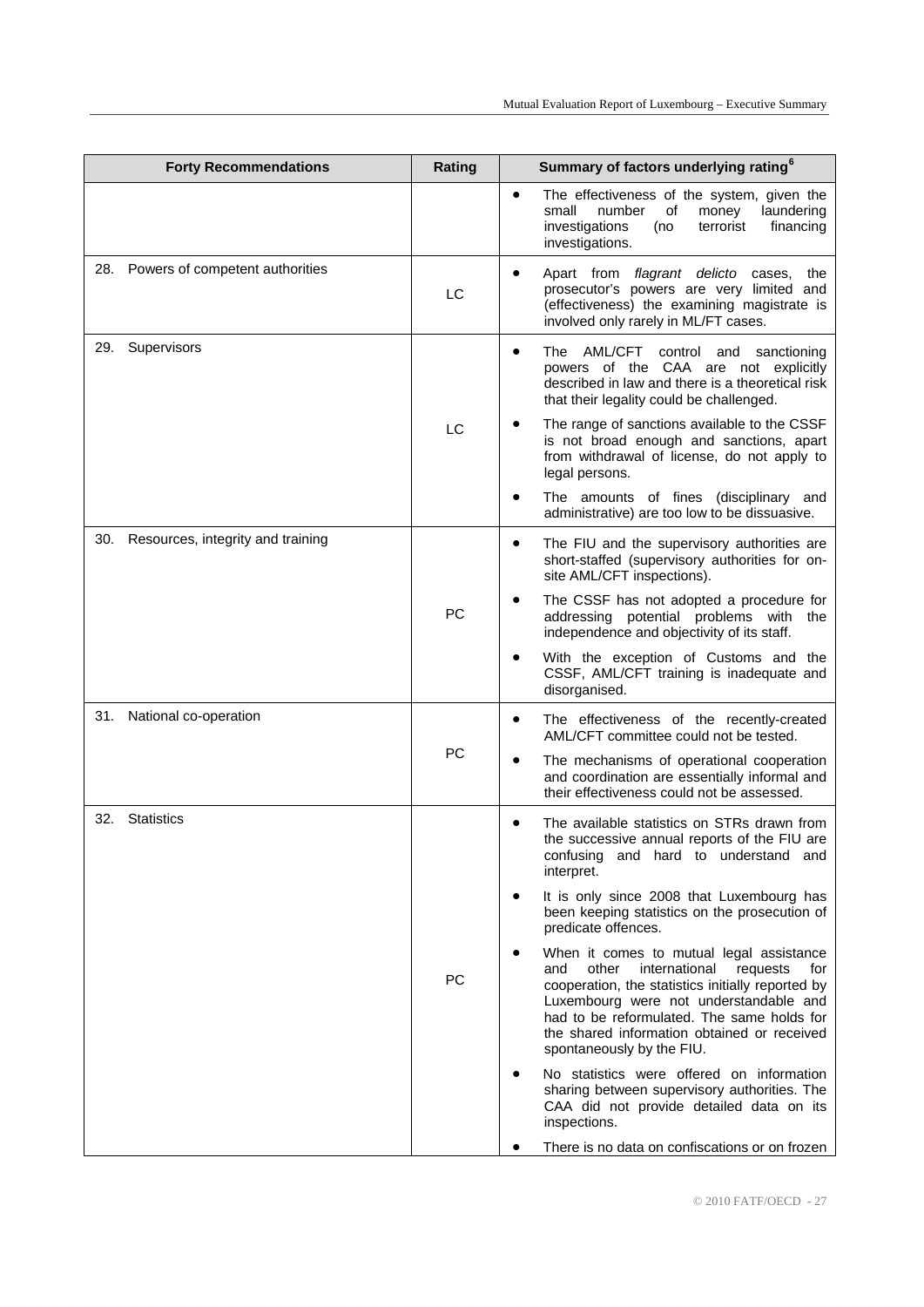| <b>Forty Recommendations</b>               | Rating    | Summary of factors underlying rating <sup>6</sup>                                                                                                                                                                                                                                      |
|--------------------------------------------|-----------|----------------------------------------------------------------------------------------------------------------------------------------------------------------------------------------------------------------------------------------------------------------------------------------|
|                                            |           | terrorist assets.                                                                                                                                                                                                                                                                      |
| 33. Legal persons - beneficial owners      |           | The RCS does not make it possible to know<br>the beneficial owner of legal persons in all<br>cases.                                                                                                                                                                                    |
|                                            | PC        | There is no mechanism to guarantee that the<br>information contained in the RCS is accurate<br>and up-to-date.                                                                                                                                                                         |
|                                            |           | There is no appropriate measure to ensure<br>transparency with respect to the shareholders<br>of public companies and partnerships limited<br>by shares that have issued bearer shares.                                                                                                |
| 34. Legal arrangements - beneficial owners |           | For trust and company service providers<br>$\bullet$<br>subject to the AML/CFT law under another<br>head, it is not clear that those services are<br>supervised.                                                                                                                       |
|                                            | <b>NC</b> | Trust and company service providers subject<br>to the AML/CFT law under this head alone<br>are apparently not supervised.                                                                                                                                                              |
|                                            |           | The information is accessible only in the<br>٠<br>course of criminal proceedings.                                                                                                                                                                                                      |
|                                            |           | mechanism is<br>not effective,<br>The<br>as<br>identification of trusts and their beneficial<br>owner is not systematic.                                                                                                                                                               |
| <b>International Co-operation</b>          |           |                                                                                                                                                                                                                                                                                        |
| 35. Conventions                            |           | Vienna Convention:                                                                                                                                                                                                                                                                     |
|                                            |           | The laundering offence does not appear to<br>٠<br>cover disguise.                                                                                                                                                                                                                      |
|                                            |           | Confiscation and freezing measures are<br>٠<br>limited to assets used or intended for use in<br>committing an offence and belonging to the<br>convicted offender; the same is true for<br>confiscation of corresponding value which is<br>too restrictive in its scope of application. |
|                                            |           | Inadequate provisional measures and powers<br>for effective confiscation, seizure and<br>freezing of assets.                                                                                                                                                                           |
|                                            | PC        | Palermo Convention:                                                                                                                                                                                                                                                                    |
|                                            |           | The laundering offence of does not cover<br>disguise.                                                                                                                                                                                                                                  |
|                                            |           | Legal persons are not criminally liable.<br>٠                                                                                                                                                                                                                                          |
|                                            |           | Confiscation and freezing measures are<br>limited to assets used or intended for use in<br>committing an offence and belonging to the<br>convicted offender; the same is true for<br>confiscation of corresponding value which is<br>too restrictive in its scope of application.      |
|                                            |           | Inadequate provisional measures and powers<br>effective confiscation,<br>for<br>seizure and<br>freezing of assets.                                                                                                                                                                     |
|                                            |           | <b>Terrorist Financing Convention:</b>                                                                                                                                                                                                                                                 |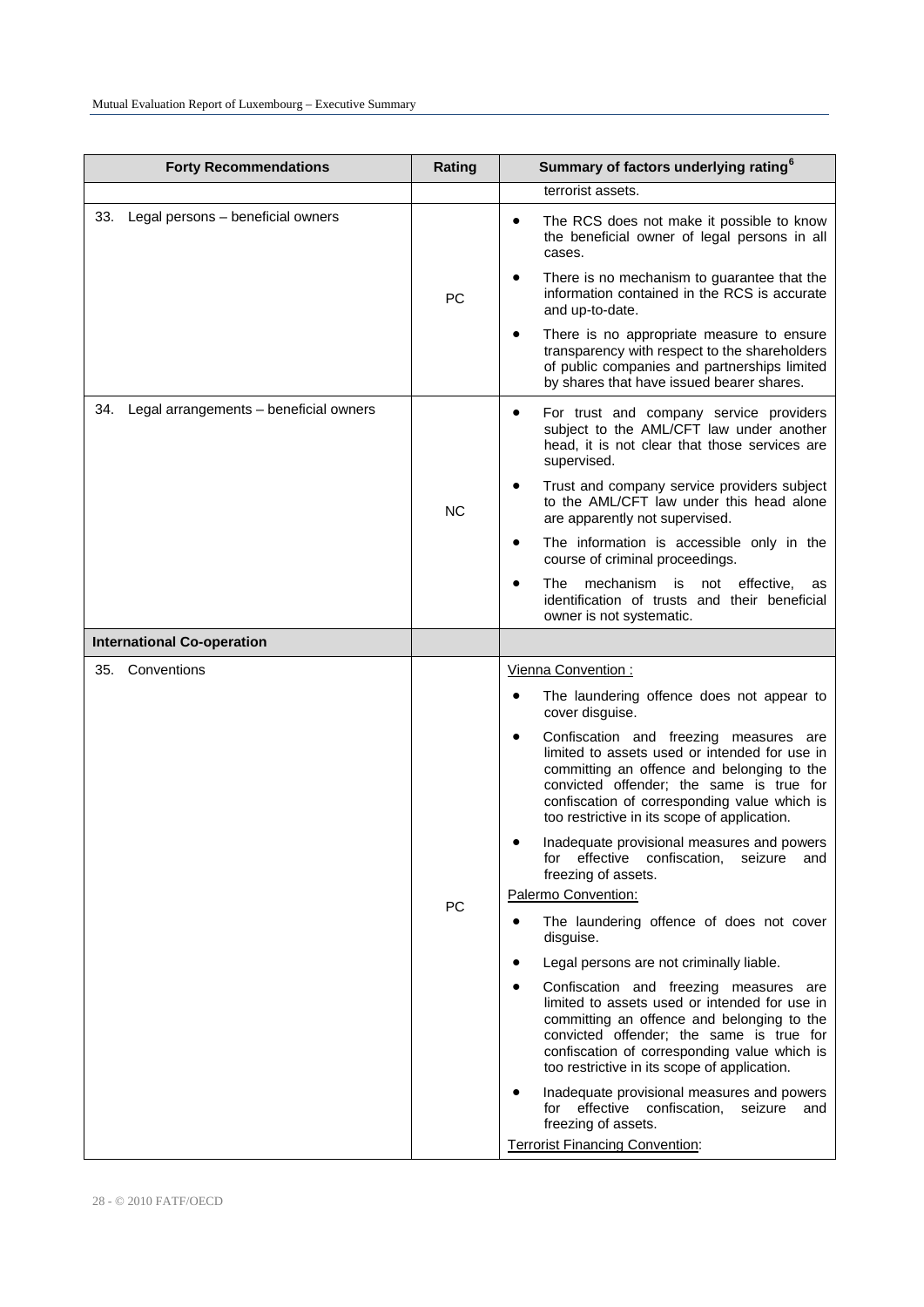|     | <b>Forty Recommendations</b>         | Rating       | Summary of factors underlying rating <sup>6</sup>                                                                                                                                                                                                                           |
|-----|--------------------------------------|--------------|-----------------------------------------------------------------------------------------------------------------------------------------------------------------------------------------------------------------------------------------------------------------------------|
|     |                                      |              | Not all of the terrorist acts intended by the<br>$\bullet$<br>Convention are criminalised.                                                                                                                                                                                  |
|     |                                      |              | The crime of terrorist financing does not<br>$\bullet$<br>cover the financing of individual terrorists or<br>groups apart from commission of a terrorist<br>act.                                                                                                            |
|     |                                      |              | Inadequate provisional measures and powers<br>for effective confiscation,<br>seizure<br>and<br>freezing of assets.                                                                                                                                                          |
|     | 36. Mutual legal assistance (MLA)    |              | The dual criminality<br>requirement<br>limits<br>٠<br>Luxembourg's ability to grant mutual legal<br>assistance because of the gaps identified<br>with respect to the ML and TF offences.                                                                                    |
|     |                                      | LC           | Professional secrecy and notification/appeal<br>٠<br>procedures can prejudice the effectiveness of<br>responses to requests.                                                                                                                                                |
|     |                                      |              | The Law of 8 August 2000 on co-operation in<br>٠<br>criminal matters does not allow co-operation<br>on accessory fiscal issues and, generally, the<br>data exchanged may not be used for tax<br>purposes, even accessory ones.                                              |
|     |                                      |              | Execution times seem relatively long (six<br>months)                                                                                                                                                                                                                        |
| 37. | Dual criminality                     | $\mathsf{C}$ |                                                                                                                                                                                                                                                                             |
|     | 38. MLA on confiscation and freezing | LC           | The asset forfeiture fund is confined to drug<br>$\bullet$<br>trafficking.                                                                                                                                                                                                  |
|     |                                      |              | The dual criminality requirement<br>limits<br>$\bullet$<br>Luxembourg's ability to freeze, seize and<br>confiscate because of the shortcomings<br>identified<br>in<br>criminalisation<br>and<br>in.<br>implementation of Recommendation 1 and<br>Special Recommendation II. |
|     |                                      |              | The same holds for the shortcomings<br>identified concerning R3 and SR III.                                                                                                                                                                                                 |
| 39. | Extradition                          | LC           | Law of 20 June 2001: Luxembourg refuses to<br>extradite its nationals but does not undertake<br>to prosecute the offence for which extradition<br>is sought.                                                                                                                |
|     |                                      |              | Law of 17 March 2004: Luxembourg may<br>$\bullet$<br>refuse to extradite its nationals without<br>undertaking to prosecute the offence for<br>which extradition is sought.                                                                                                  |
|     |                                      |              | The dual criminality required by the Law of 20<br>June 2001 limits Luxembourg's ability to<br>grant extradition because of the shortcomings<br>identified<br>in<br>the<br>criminalisation<br>and<br>prosecution of the laundering offence.                                  |
| 40. | Other forms of co-operation          | LC           | Given the criticisms about the AML/CFT<br>$\bullet$<br>orientation of the FIU's analytical work, it<br>seems in consequence also doubtful that the<br>information provided by the FIU focuses on                                                                            |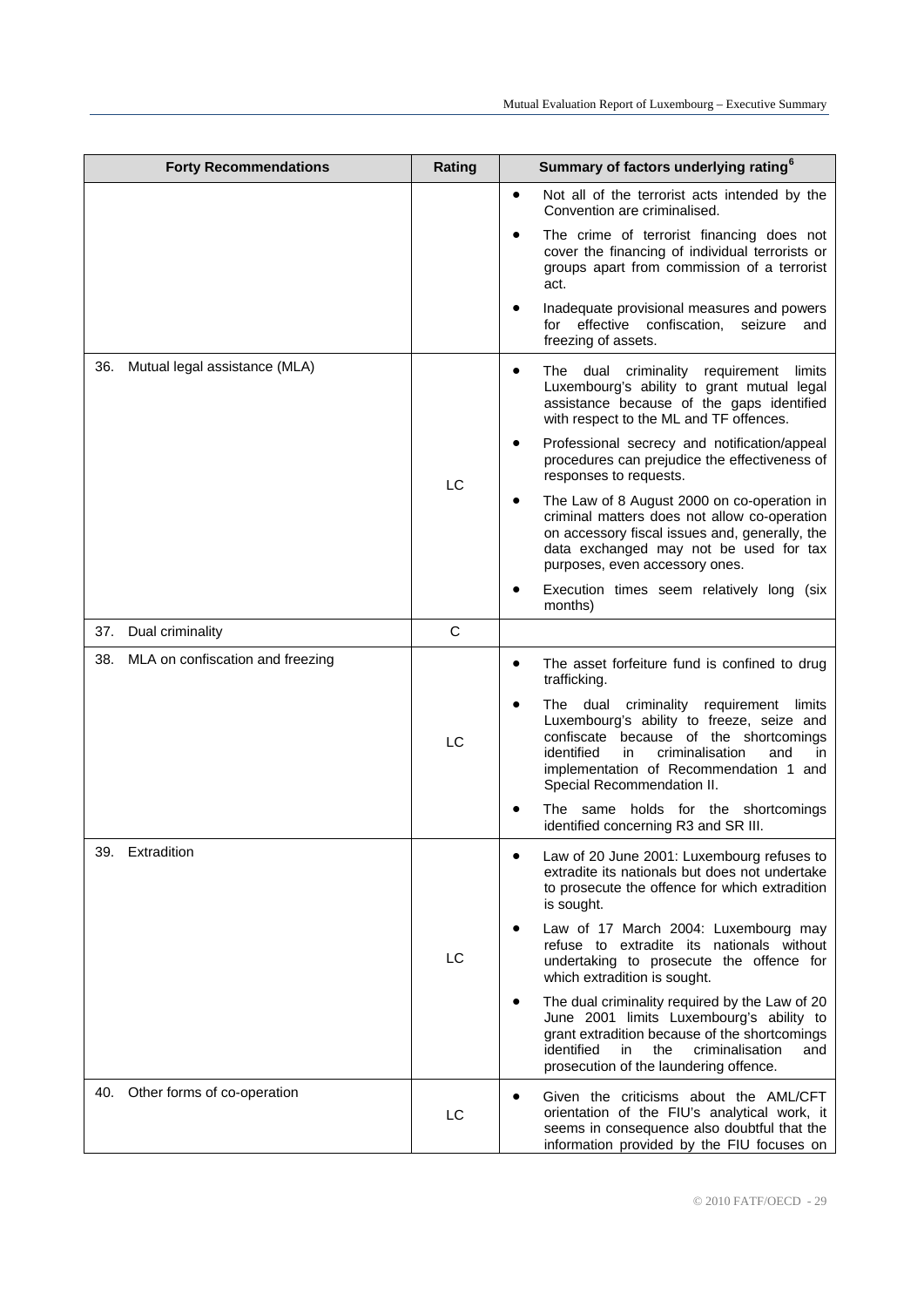| Rating    | Summary of factors underlying rating <sup>6</sup>                                                                                                                                                                                                                                                                                                                                                                                                                                                                                                                                                                                                                                                                                                                                                                                                                                                                                                                                                                                                                                                                                                       |
|-----------|---------------------------------------------------------------------------------------------------------------------------------------------------------------------------------------------------------------------------------------------------------------------------------------------------------------------------------------------------------------------------------------------------------------------------------------------------------------------------------------------------------------------------------------------------------------------------------------------------------------------------------------------------------------------------------------------------------------------------------------------------------------------------------------------------------------------------------------------------------------------------------------------------------------------------------------------------------------------------------------------------------------------------------------------------------------------------------------------------------------------------------------------------------|
|           | ML/TF.<br>The<br>effectiveness<br>of the<br>information<br>exchange system has not been demonstrated<br>for the CSSF, the CAA and the self-<br>regulatory organisations.                                                                                                                                                                                                                                                                                                                                                                                                                                                                                                                                                                                                                                                                                                                                                                                                                                                                                                                                                                                |
| Rating    | Summary of factors underlying rating                                                                                                                                                                                                                                                                                                                                                                                                                                                                                                                                                                                                                                                                                                                                                                                                                                                                                                                                                                                                                                                                                                                    |
| PC        | <b>Terrorist Financing Convention:</b><br>Not all the terrorist acts of the Convention are<br>$\bullet$<br>criminalised.<br>The crime of terrorist financing does not<br>$\bullet$<br>cover the financing of individual terrorists or<br>groups apart from commission of a terrorist<br>act.<br>Legal persons are not criminally liable.<br>UN resolutions<br>Not all the funds and other assets targeted by<br>Resolutions are covered by the<br>the<br>Community regulations.<br>Freezing pursuant to S/RES/1373/2001 is<br>limited to the non-Community persons and<br>entities designated by Regulation 2580/2001.<br>Regulation 881/2002 has been annulled with<br>respect to several persons and entities on the<br>UN list. Its effects have been maintained<br>temporarily, but it appears that other persons<br>are likely to obtain annulment with respect to<br>themselves.<br>There are no domestic procedures for (i)<br>٠<br>supplementing the Community mechanism<br>and (ii) ensuring effective implementation of<br>the mechanism.<br>Doubts about the effectiveness of the system<br>٠<br>and whether the freezing of funds and other |
|           | assets is immediate.<br>The terrorist financing offence does not cover<br>all the types of conduct targeted by the                                                                                                                                                                                                                                                                                                                                                                                                                                                                                                                                                                                                                                                                                                                                                                                                                                                                                                                                                                                                                                      |
| <b>PC</b> | international conventions and protocols cited<br>by the Convention on terrorist financing.<br>The terrorist financing offence does not cover<br>$\bullet$<br>the financing of terrorist organisations and<br>individuals beyond the commission of an act<br>of terrorism.<br>The notion of terrorist group does not cover a<br>group formed by two persons, and therefore<br>the financing of such a group is not a crime<br>as such.<br>In the absence of a complete offence<br>٠<br>consistent with SR II, the financing of<br>terrorism constitutes an incomplete predicate<br>offence for money laundering.<br>There is no criminal liability for legal persons,                                                                                                                                                                                                                                                                                                                                                                                                                                                                                    |
|           |                                                                                                                                                                                                                                                                                                                                                                                                                                                                                                                                                                                                                                                                                                                                                                                                                                                                                                                                                                                                                                                                                                                                                         |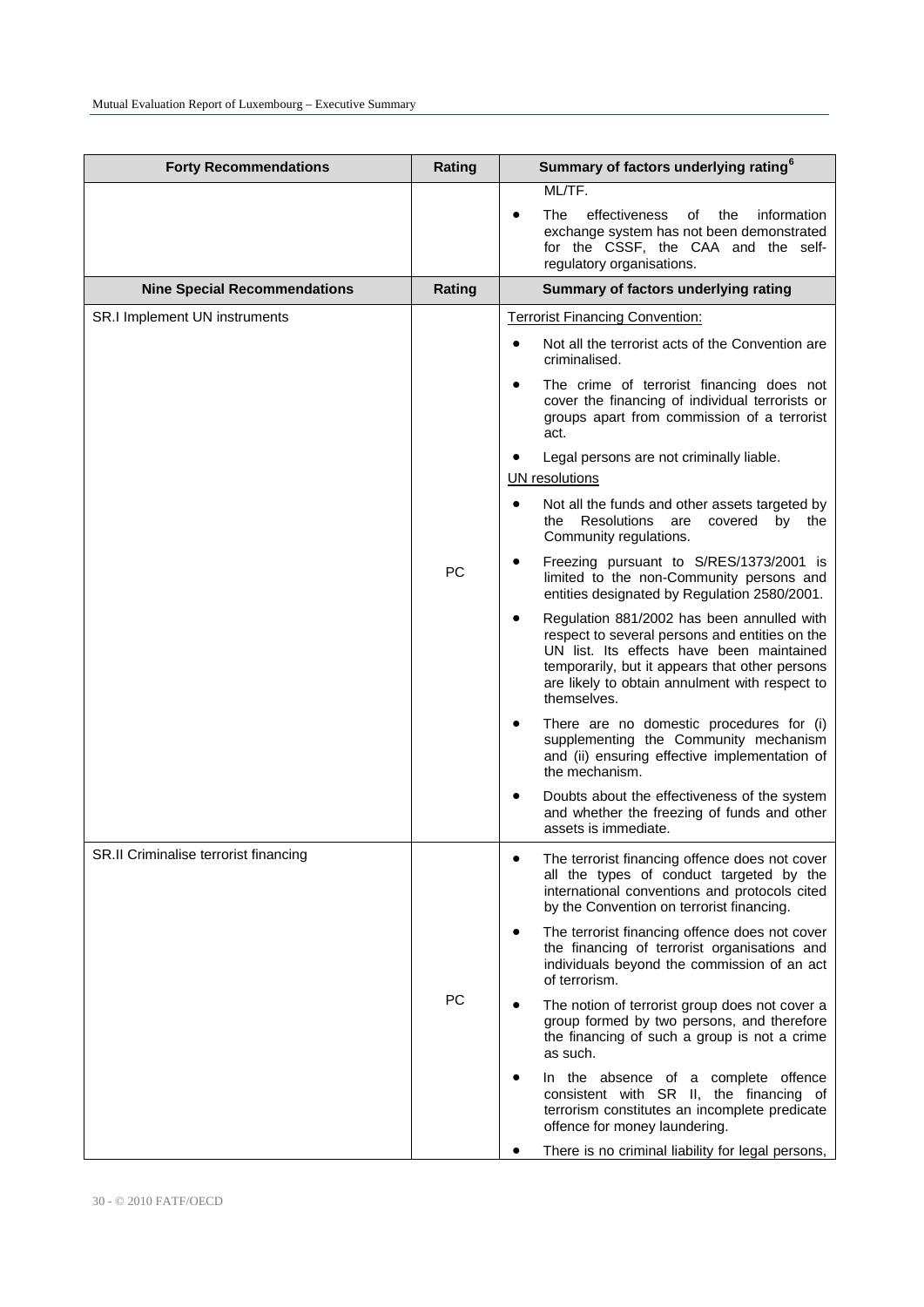| <b>Forty Recommendations</b>                  | Rating    | Summary of factors underlying rating <sup>6</sup>                                                                                                                                                                                                                                                              |
|-----------------------------------------------|-----------|----------------------------------------------------------------------------------------------------------------------------------------------------------------------------------------------------------------------------------------------------------------------------------------------------------------|
|                                               |           | although<br>fundamental<br>no<br>principle<br>of<br>domestic law prevents this.                                                                                                                                                                                                                                |
|                                               |           | The effectiveness of the system cannot be<br>tested in the absence of prosecution of<br>terrorist financing.                                                                                                                                                                                                   |
| SR.III Freeze and confiscate terrorist assets |           | There is uncertainty as to the continued effect<br>$\bullet$<br>of Regulation 881/2002 in light of the<br>annulments ordered for certain persons listed<br>in it.                                                                                                                                              |
|                                               |           | The regulations do not cover all the funds and<br>$\bullet$<br>other assets referred to in resolutions<br>S/RES/1267/1999 and 1373/2001.                                                                                                                                                                       |
|                                               |           | The freezing possibilities pursuant to<br>٠<br>S/RES/1373/2001 are limited to persons and<br>entities designated by Regulation 2580/2001.<br>With respect to persons who have no link to a<br>country outside the European Union, the<br>measures are limited to enhanced police and<br>judicial co-operation. |
|                                               | PC        | Lack of any procedure for de-listing or for<br>unfreezing<br>funds<br>and<br>other<br>assets.<br>unblocking funds and other assets frozen<br>inadvertently, or accessing frozen funds and<br>other assets under certain conditions.                                                                            |
|                                               |           | Inadequate<br>procedures<br>for<br>financial<br>institutions and other persons liable to be<br>holding terrorist assets.                                                                                                                                                                                       |
|                                               |           | Lack of monitoring of the implementation of<br>the European regulations and impossibility to<br>sanction.                                                                                                                                                                                                      |
|                                               |           | The deficiencies identified under R.3 also<br>freezing,<br>seizure<br>apply<br>to<br>the<br>and<br>confiscation of terrorist assets other than<br>through the application of Resolutions 1267<br>and 1373.                                                                                                     |
|                                               |           | Lack of effectiveness, and there are serious<br>doubts that terrorist funds and other assets<br>will be frozen without delay and on a<br>continuing basis.                                                                                                                                                     |
| SR.IV Suspicious transaction reporting        | <b>NC</b> | Terrorist financing is not criminalised in<br>accordance with SR II.                                                                                                                                                                                                                                           |
|                                               |           | The obligation to co-operate [with authorities]<br>$\bullet$<br>may fail to function properly due to the fear<br>on the part of the<br>financial<br>sector<br>professional, who has not fulfilled his<br>obligations, that he might incriminate himself.                                                       |
|                                               |           | The effectiveness of the system has not been<br>٠<br>established: in practice only transactions<br>involving listed persons are reported to the<br>FIU, and the number of STRs relating to<br>terrorist financing is low.                                                                                      |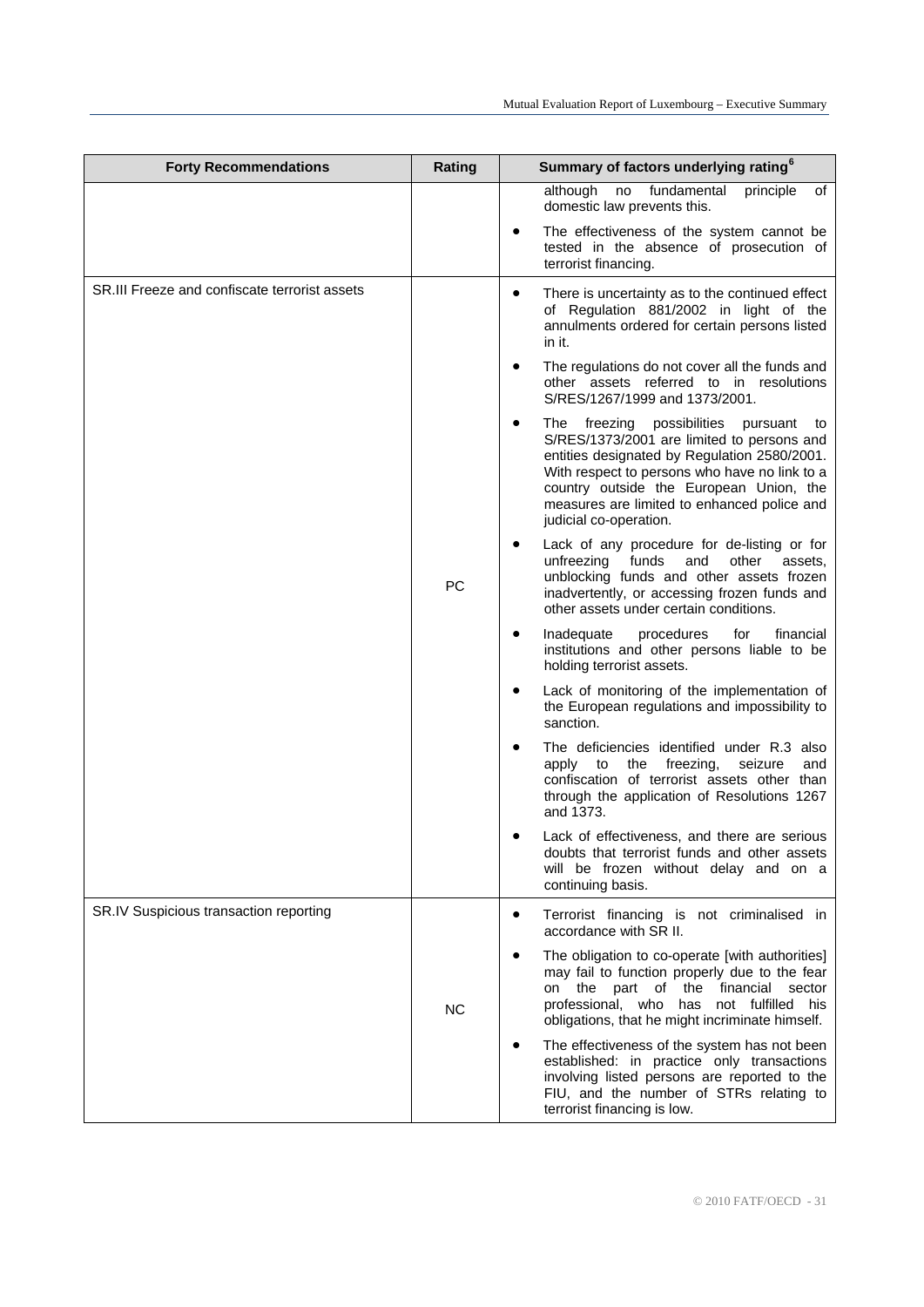| <b>Forty Recommendations</b>                                | Rating    | Summary of factors underlying rating <sup>6</sup>                                                                                                                                                                                                   |
|-------------------------------------------------------------|-----------|-----------------------------------------------------------------------------------------------------------------------------------------------------------------------------------------------------------------------------------------------------|
| SR.V International co-operation                             |           | Mutual legal assistance:<br>The<br>shortcomings<br>identified<br>under<br>Recommendations 36 and 38 also apply in<br>the framework of Special Recommendation<br>V.                                                                                  |
|                                                             |           | The dual criminality requirement limits<br>$\bullet$<br>Luxembourg's possibilities to grant mutual<br>assistance because of the shortcomings<br>identified in criminalisation of TF and<br>implementation of Special Recommendations<br>II and III. |
|                                                             | PC        | There is no specific co-ordination mechanism<br>or any fund or procedures for sharing seized<br>assets.<br>Extradition:                                                                                                                             |
|                                                             |           | The<br>shortcomings<br>identified<br>under<br>Recommendation 39 are also applicable in<br>the framework of Special Recommendation<br>V.                                                                                                             |
|                                                             |           | The dual criminality required by the Law of 20<br>٠<br>June 2001 limits Luxembourg's ability to<br>grant extradition because of the shortcomings<br>identified in implementation of Special<br>Recommendation II.                                   |
|                                                             |           | In the absence of actual cases of terrorist<br>financing, the overall effectiveness of the<br>extradition system cannot be verified.                                                                                                                |
|                                                             |           | Other forms of international cooperation:<br>With the exception of the FIU, it is not<br>demonstrated that Luxembourg is sharing<br>information on TF.                                                                                              |
| SR VI AML requirements for money/value transfer<br>services | PC        | The shortcomings identified for the different<br>٠<br>recommendations and described throughout<br>section 3 apply equally to MVT services.                                                                                                          |
|                                                             |           | There is no mechanism for detecting MVT<br>services operating without a license.                                                                                                                                                                    |
| <b>SR VII Wire transfer rules</b>                           | <b>PC</b> | There is no provision, in the case of an intra-<br>$\bullet$<br>Community transfer, to make complete data<br>on the payer available to the competent<br>authorities within three days, and immediately<br>to the law enforcement authorities.       |
|                                                             |           | Supervision is inadequate.                                                                                                                                                                                                                          |
|                                                             |           | The penalty for failure to fulfil the obligations<br>of the regulation is not proportionate,<br>effective and dissuasive.                                                                                                                           |
| SR.VIII Non-profit organisations                            | PC        | There<br>with<br>$\bullet$<br>is<br>no<br>outreach<br>program<br>associations and foundations.                                                                                                                                                      |
|                                                             |           | There is no supervision, and oversight is<br>$\bullet$<br>limited to certain transactions exceeding<br>EUR 30 000.                                                                                                                                  |